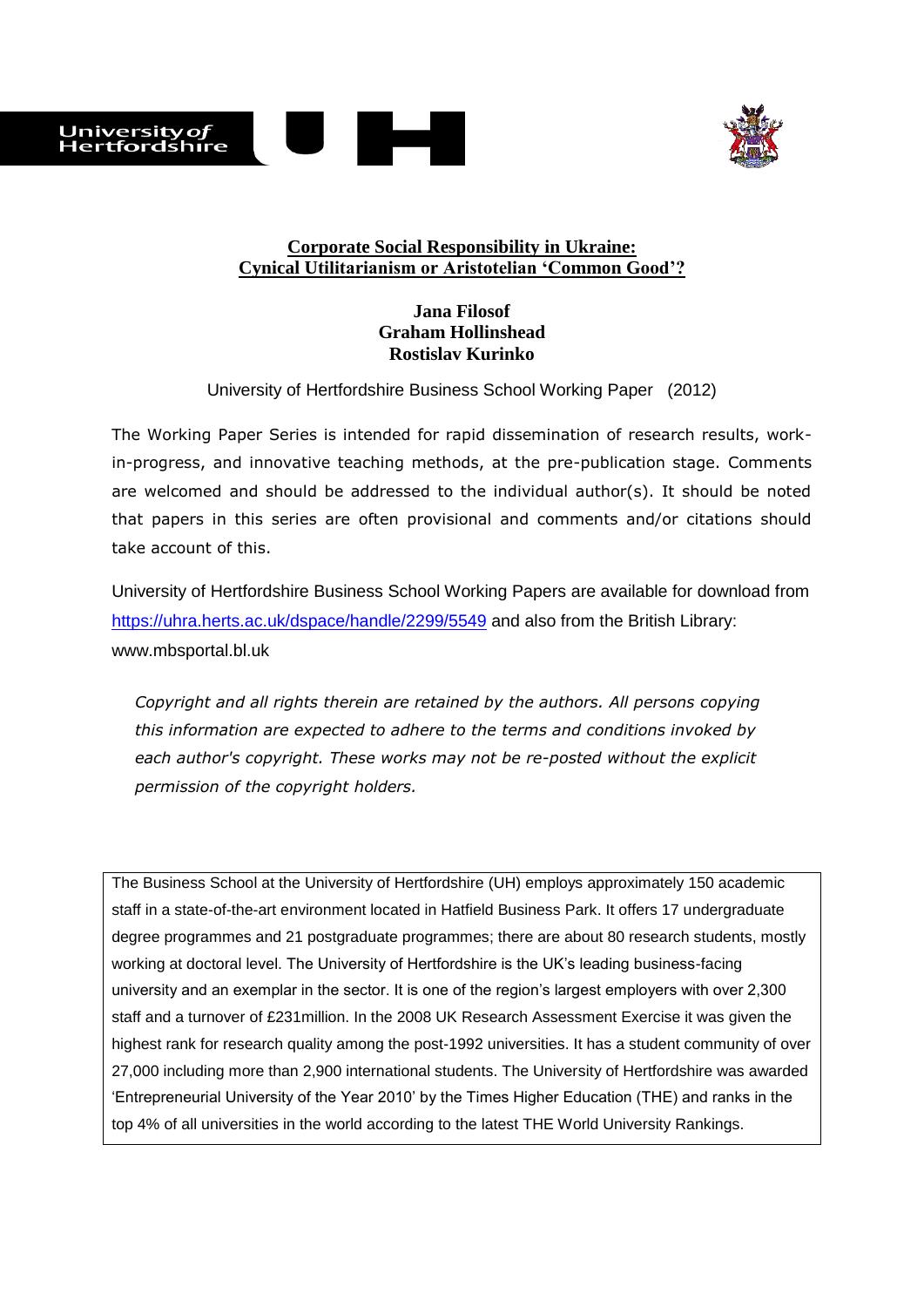### **Corporate Social Responsibility in Ukraine: Cynical Utilitarianism or Aristotelian 'Common Good'?**

# **Jana Filosof Graham Hollinshead Rostislav Kurinko**

The Business School, University of Hertfordshire, College Lane, Hatfield, Herts AL10 9AB

### *Abstract*

Corporate Social Responsibility (CSR) has been researched extensively in Western Europe (Steurer and Konrad, 2009), and to some extent in Central and Eastern Europe (e.g. Furrer et al., 2010). Empirical research in the former USSR, however, has been limited. This paper aims to address this deficiency, presenting the results of a study of CSR drivers in Ukraine. We conducted 19 semi-structured interviews with managers. NGO representatives and academics in Ukraine. Our preliminary findings suggest that CSR adopters in Ukraine tend to fall into two main categories. Following Garriga and Melé's (2004) typology, we discern a group that takes a predominantly utilitarian approach to defining its social obligations, adopting CSR practices in response to actual and perceived external demands. Such organisations tend to be newer (post-USSR era) companies, and/or those whose clients and investors are located mainly abroad. The second type consists of more locally embedded concerns, whose owners and managers adopt a predominantly normative approach to CSR, adhering to practices that originated in the Soviet period, whilst striving for economic viability in a new era of market orientation. Our study casts light on the divergent paths taken by organizations in a distinctive transitional setting in order to gain social and economic legitimacy.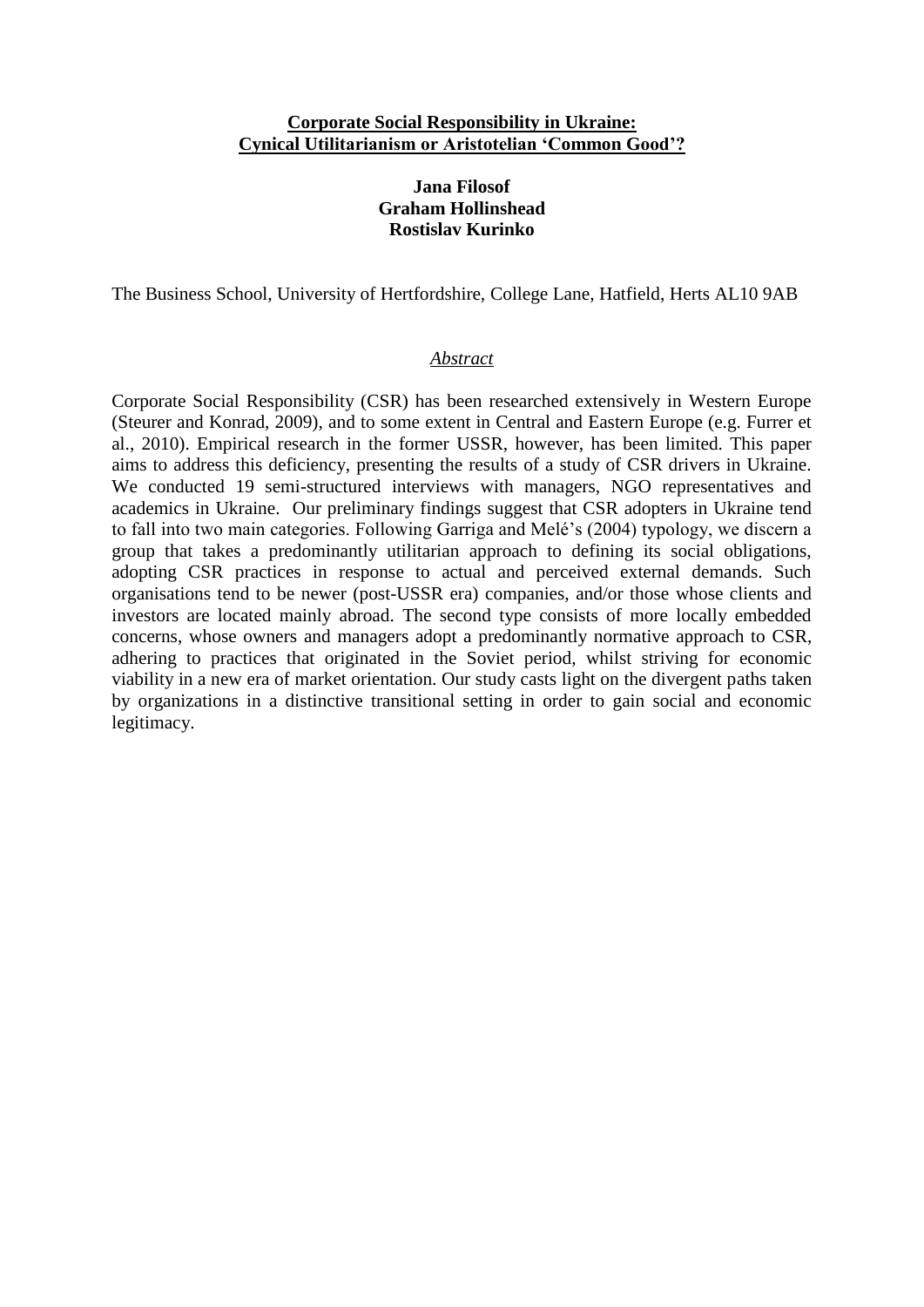# **Introduction**

The development of Corporate Social Responsibility (CSR) theories in the first decades since the term was coined in the middle of the last century concentrated mainly on the West, which was also the focus of the initial empirical research in the field at the turn of the century (Carroll, 2008). Investigation into CSR in 'new economies' still remains limited.

Ukraine presents an intriguing and underexplored ground for CSR research. It varies historically, economically, politically and culturally from other former Soviet republics and states of the former Socialist block. It, then, follows that CSR analysis based on evidence from previously researched East European countries, cannot be transferred without reservations to Ukraine. With this in mind, our investigation aims to begin drawing a picture of CSR in Ukraine. This paper will be built around two questions:

*What are the motives of the Ukrainian companies for adopting CSR?* Crane et al. (2008) suggest that one of the central, but often unexamined, issues related to CSR, is what drives it. Therefore, we propose to begin investigating CSR in the Ukraine by looking in at what drives CSR in that country. We will analyse the results of our study utilising the typology proposed by Garriga and Melé (2004).

*Is there a divergence in CSR practices between Ukrainian companies? And if so, is there a clear pattern for this divergence?* It is impossible to separate the discussion about the motives of CSR from the discussion about the actions that constitute CSR, or as Verma (2011: 57) points out 'CSR cannot be described in clear terms, rather it can be determined through the type of activity the company is performing'. Due to the lack of clear definition of what is 'CSR practice' and in an attempt to avoid researchers' bias, we left that question open to interviewees' interpretation.

This approach proved successful, and the analysis will show very interesting understandings of the term, which would have been lost, had we insisted on putting forward our definitions. We will begin by providing a brief overview of CSR in the Ukrainian context. We will then present the findings of the 19 semi-structured interviews conducted with the Ukrainian executives, academics, and media and NGO representatives. We will go on to propose answers the two questions posed earlier and will conclude by suggesting possible avenues for further research into CSR in Ukraine.

## **CSR in Ukraine**

## *Defining CSR*

Corporate Social Responsibility (CSR) has been attracting a great deal of attention in the management literature since the 1950s. The concept of CSR has been reviewed and analyzed from various perspectives and the literature has been comprehensively reviewed by many writers (e.g. Carroll, 1999, 2008; De Bakker et al., 2005; Garriga and Mele, 2004; Lee, 2008). However, despite almost 60 years of debate, CSR remains a highly disputed concept. Most writers agree that the term is elusive and poorly defined (see Votaw, 1973; Preston and Post, 1985; Quazi and O'Brien, 2000; Lee, 2008), that it lacks theoretical underpinning (Preston, 1975; Post, 1978; Zenisek, 1979; Jones, 1980), and is 'value laden and susceptible to particular ideological and emotional interpretations' (Aupperle et al., 1985: 446). While CSR remains one of the widely used frameworks for discussing the role of business in society, other concepts evaluate this role from a different perspective, such as stakeholder theory (Freeman, 1984); business ethics (Velasquez, 1988), corporate social performance (CSP)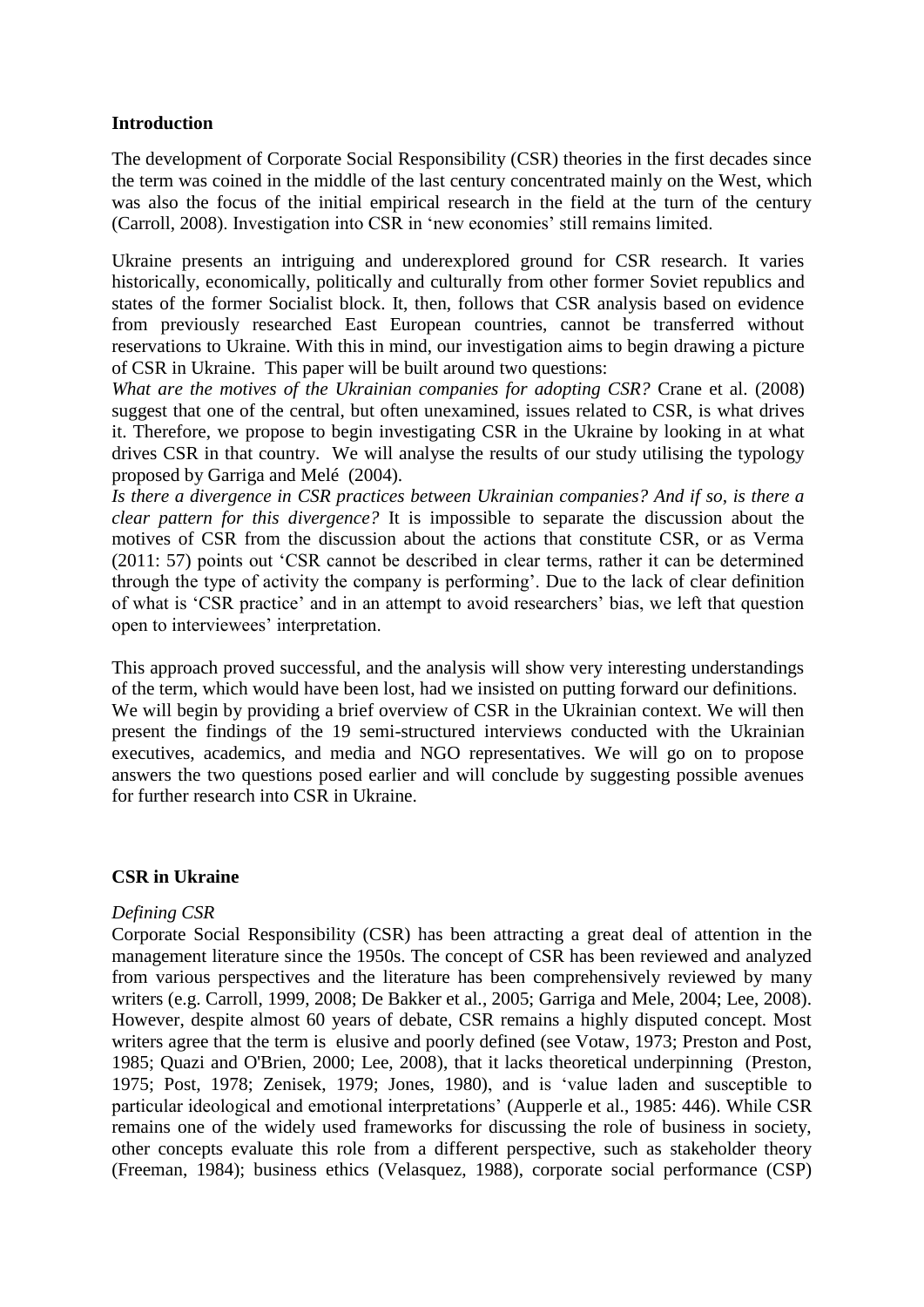(Wartick and Cochran, 1985), social contract (Donaldson and Dunfee, 2002), or corporate citizenship (Mele, 2008). Although there is no single definition of CSR,

'most scholars agree that *Corporate Social Responsibility* is about (*a*) the *social*, … (*b*) *responsibility*, which is commonly understood in this context as … 'duty', of (*c*) *corporations*, which typically refers not only to corporate *legal* entities but to business organizations in general' (Van Oosterhout and Heugens, 2008: 201) and

'other types of institution apart from business in the narrow sense' (Maclagan, 2008: 371).

This quote provides a useful summary of CSR for the scholars of the subject. The European Commission attempted to provide practitioners with the following guidance: 'corporate social responsibility is essentially a concept whereby companies decide voluntarily to contribute to a better society and a cleaner environment' (EC, 2001: 5). But these and other accepted definitions (e.g. Carroll, 1991) do not address the fundamental problem of the lack of clarity as to the social issues that organisations should embrace (Jones, 1980), or indeed how they can be embraced. It is left to each business to decide how to assimilate this concept into its operations, and how to 'behave like a good citizen in business'(CBI, 1973).

It has also been suggested that the divergence in the definitions of CSR is partly a result of different views of the role of business in society in different areas of the world (Argandona and Hoivik, 2009). Even in the relatively small geographic area of Europe, where CSR has been gaining popularity since the 1990s (Koleva et al., 2010), there is divergence in CSR policies and practices (Furrer et al., 2010). The recent shift of focus in the CSR from the West, especially the USA and the Western Europe (Skouloudis et al., 2011), to other areas – Asia, South America (Calderon, 2011) Africa (Dartey-Baah and Amponsah-Tawiah, 2011) and Central Europe (Baughn et al., 2007) – has demonstrated the divergence in understanding and practice of CSR.

### *The Ukrainian Context*

One area, however, has attracted little interest, and empirical research into CSR in the former USSR has been limited. A brief overview of 2 databases – Business Source Complete and Emerald - reveals that Ukraine, the second largest country in Europe (by territory), has not yet emerged as a topic of attention for CSR researchers. The phenomenon itself is beyond the scope of this paper, although our review of CSR in Ukraine may suggest several reasons for this lack of interest.

As Freedman and Liedtka (1991) point out, the CSR debate is firmly embedded in capitalist economic discourse. It is not surprising, therefore, that the concept of CSR was not familiar in the former Soviet Union. Ukraine, although culturally different from the other 14 Soviet republics, followed a political and economic regime centrally dictated chiefly by apparatchiks in Moscow. 'Business' in the Soviet era was synonymous with 'speculation' and had been outlawed. 'Corporation' was a form of enterprise associated with the 'corrupted West'. Corporate Responsibility, then, had been a foreign concept to the newly independent Ukraine, which, with the breakup of the Soviet Union, was plunged into a new economic reality in which it needed to develop new business models and new business discourse.

The relative newness of the CSR concept does not mean, though, that the underlying principles of that concept were foreign to the Ukrainian society. For over seven decades Ukraine was a part of the Soviet Union in all senses – politically, economically and socially.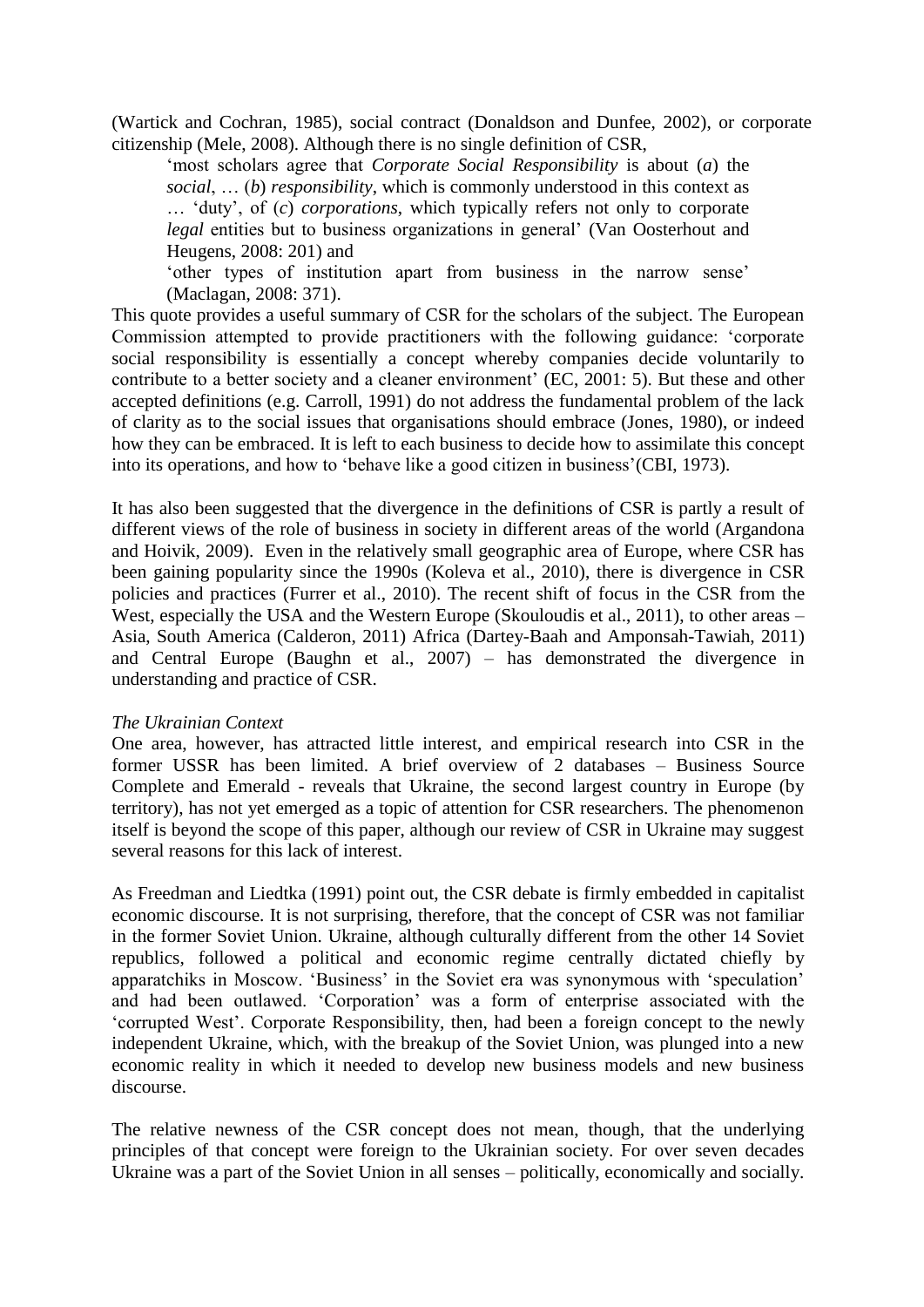Soviet enterprises (predpriyatiya), although not driven by profit generation and highly inefficient in an economic sense, were part of the planned economy that encouraged those 'predpriyatiya' to support social infrastructure. Moreover, activities, that are seen by the West as CSR conduct, such as recycling, community projects and volunteering, were encouraged in the Soviet citizens from a very early age. A child born in the Soviet Ukraine would normally attend a kindergarten established and supported by her parent's place of work, she would see her parents come to paint, garden, build fences and do other work necessary in that kindergarten during 'subbotnik' (organised volunteering, usually on Saturday). As she started school, she would participate in monthly paper and metal recycling drives in her school. Some of her free time would be spent at 'subbotniks' with her schoolmates, supporting local social and environmental projects. Her parents would take yearly breaks to 'recover health' in the sanatorium maintained by their place of work and she would spend most of her summer holidays in the summer camps, also maintained by the parent's place of work. When she got married, she was entitled to use a community hall, also maintained by that workplace. One's life was inevitably, and very tangibly, intertwined with that of the local community. The collapse of the Soviet Union resulted in ambivalent attitudes towards business. Vorobey (2005) lists a number of reasons for mistrust in business in the newly independent state, of which lack of transparency in the process of privatisation of state-owned enterprises is central.

It can be argued that the brief discussion above pertains to every former Soviet nation. However, different trajectories of the former Soviet republics in the post-Soviet era are evident. GDP growth in the CIS (former Soviet republics, excluding the Baltic states and Georgia) varied in 2010 from -1.4% (Kyrgyzstan) to 8.5% (Uzbekistan) (UN, 2012). Baltic states and, to a certain degree, Russia have made considerable progress towards a market economy. Nationalist disputes in Georgia, Tajikistan, and Azerbaijan slowed their economic development. According to Fuxman (1997) a strong sense of separatism and nationalistic pride has stalled economic reforms in Ukraine, which has emerged as an independent nation after 350 year of being part of the Russian empire and then over 70 years as part of the USSR. And 'despite Ukraine's rich agricultural and industrial resources' (ibid: 1274) it lags behind its neighbouring Russia. However in recent years the economy of Ukraine has demonstrated a degree of stability, and its economy grew by 4.4% in 2011, slightly ahead of the CIS and Georgian average of 4.3% ,and significantly ahead of the world (2.8%) and developed economies (1.3) (UN, 2012).

In 2005 Vorobey asserted that the concept of CSR, as it is being understood in the West 'is yet to be introduced in Ukraine' (2005: 219). However, the development of CSR in Ukraine gained momentum from mid-2000. The United Nations Global Compact was launched in Ukraine in 2006 and 205 participants (82 businesses) are currently signatories to this initiative (Danilyuk, 2012). In 2010 Ukraine was amongst the top 20 business participants in Global Compact (Hall, 2010). 'Gvardia', one of the leading business magazines of Ukraine, has conducted annual rating of CSR reports since 2007. The importance that this topic has been gaining is also evident from the increasing number of Ukrainian publications, both academic and business, on the subject of CSR (e.g. Kolot, 2012; Kurinko, 2011; Vorobey and Zhurovska, 2010). It seems that the institutionalisation of the CSR movement is well on its way.

The above discussion of the unique character of Ukrainian society and economy, suggests that studies of Eastern European Countries (EEC) (e.g. Furrer et al., 2010), although useful in revealing a strong relationship between countries' economic social and political contexts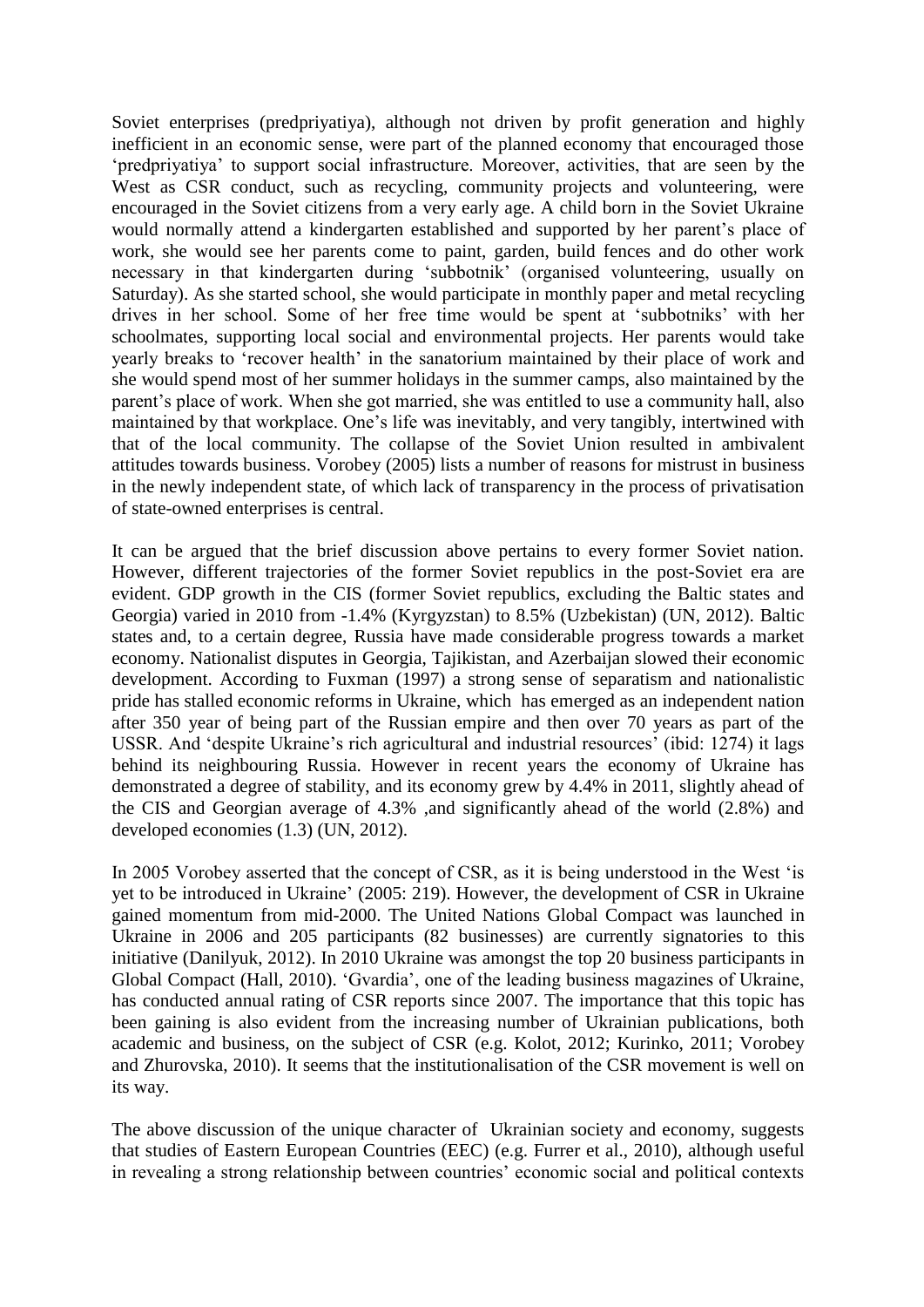(e.g. Baughn et al., 2007), and in identifying general differences between the 'developed West' and 'transitional economies' of the East, are not very helpful in considering distinctive qualities within each of those transitional economies. Those studies also do not distinguish between differing institutional contexts within each country. We, on the other hand, were interested in investigating Ukrainian companies' motives for engaging in CSR at an organisational level, prior to attempting to arrive at conclusions at an aggregate country level.

A strong sense of nationalism and mistrust of business led to suspicious attitudes towards Western business especially among the Ukrainians. Kyj (2011: 51) suggests that achieving legitimacy in the former USSR is 'a difficult task'. Several factors, such as the lack of stability (Lukyanov, 2011) and corruption (Kyj, 2011) suggest that it is also a difficult task for Ukrainian firms to gain legitimacy in the West. In order to gain societal legitimacy organizations may 'manipulate and deploy evocative symbols' (Suchman, 1995: 572) such as CSR. Several studies suggested that ownership structure affects a firm's adoption of CSR (e.g.Prado-Lorenzo et al., 2009; Robertson, 2009).

# *CSR motive*

Several authors investigated how CSR is influenced by a certain driver: CEO (Godos-Diez et al., 2011); consumers (Smith, 2008); investors (Kurtz, 2008); government and civil society (Moon and Vogel, 2008). However, there is no unified framework that examines multiple drives on CSR. We have adapted Garriga and Melé's (2004) typology of CSR theories which examines each theory according to the assumption of relationship between business and society, and the reason it posits for accepting social duties, and utilised the headings to classify the motives for adopting CSR.

Following Garriga and Melé's (2004) typology we propose to group the motives for adopting CSR into the following clusters:

- *Instrumental* firms adopt CSR because they believe it will contribute to the 'bottom' line'. This might include greater efficiency, contribution to competitive advantage, attracting and retaining customers, employee satisfaction, better image, etc. In this cluster we will also include legitimacy, or more precisely 'pragmatic legitimacy' as defined by Suchman (1995).
- *Political* firms' adoption of CSR is based on their understanding of the role of business in society in relation to the social and political power they posses. Those companies would engage in CSR on the understanding that with greater power comes greater responsibility.
- *Integrative* firms adopt CSR because they see themselves as an integrative part of society, and 'successful firms can only develop in successful society'.
- *Ethical* firms' CSR engagement is based on the idea that 'this is the right thing to do'.

In the next section we will present the findings of our study in light of the questions raised earlier.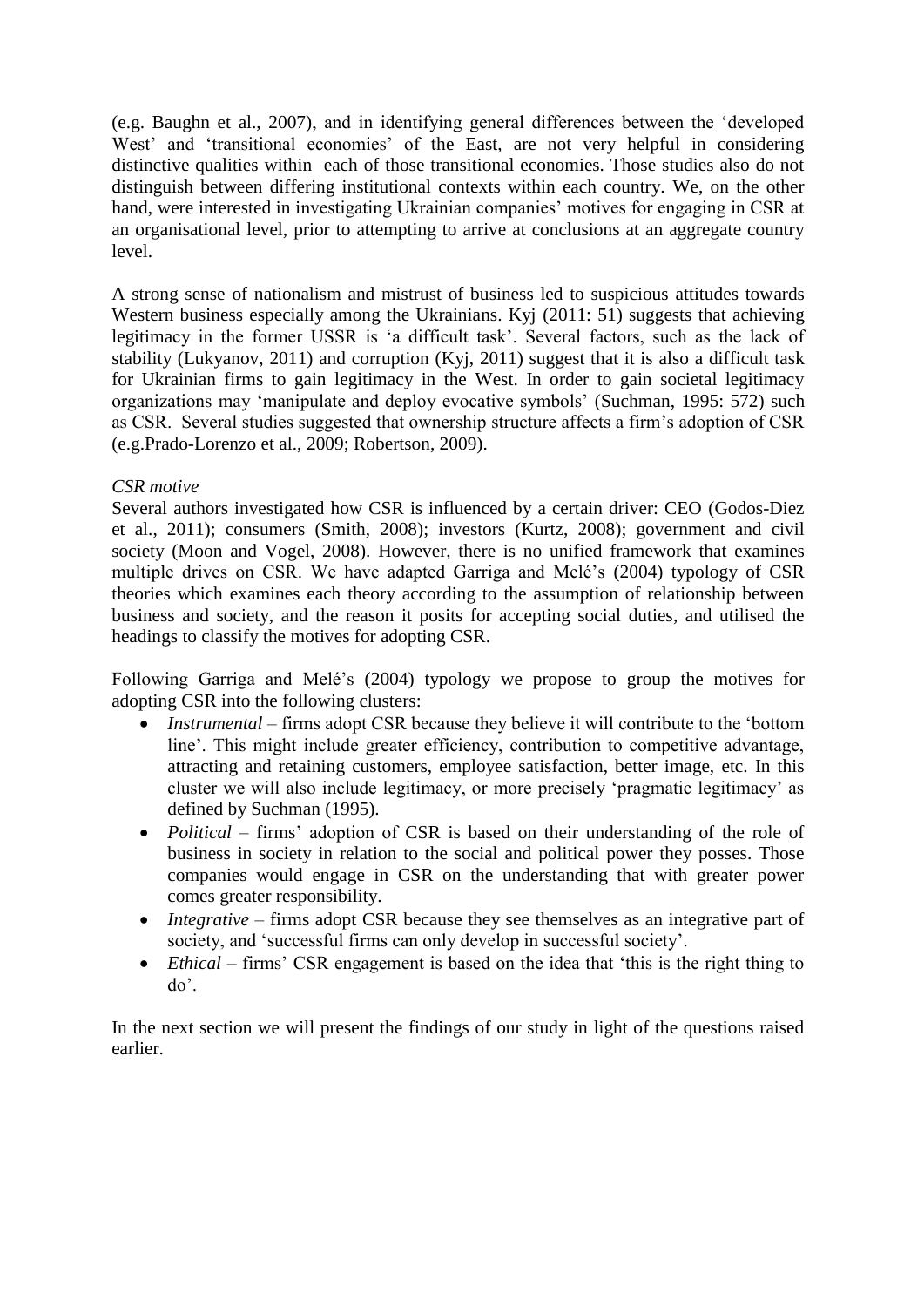# **Our approach to this project**

This study aims to gain understanding of CSR motives. In order to explore perceptions, attitudes and values, qualitative inquiry is considered to be most appropriate (Oberseder et al., 2011). We chose to conduct interviews since our aim was to explore *whys* and *hows* of organizations, not just the traditional *whats* (Fontana and Frey, 2003). In such exploratory study, when seeking new insights, in-depth and semi-structured interviews are most appropriate (Saunders et al., 2007). Semi-structured interviews allow for a flexible process, allowing exploration of issues the interviewers deem important; 'picking on things said by the interviewees' (Bryman and Bell, 2007: 474). Kurinko's (one of the authors of this paper) professional relationships assisted us in overcoming the main obstacle to conducting interviews – access to executives.

To gain greater understanding of *whys,* not just *whats* of CSR, we interviewed executives from the Ukrainian-based companies that already engage in CSR. We aimed to obtain diverse sample of interviewees, approaching companies from different industries, of varied size and ownership. Initially 13 interviews were arranged in Kyiv. Soon enough, we were able to expand our pool of interviewees to include representatives of other NGOs, media and academia. Those provided invaluable insight into the current state of affairs of CSR in Ukraine. In addition, those links led to a further two interviews with firms who do not promote their CSR activities and are located outside Kyiv. Also, during our visit to Ukraine, we were invited to a CSR seminar comprising company executives, policy makers and academics in Cherkasy (approximately 200 km South-East of Kyiv) that provided a unique perspective into the perceptions of CSR in Ukraine.

We conducted 19 interviews: 14 with business firms and 5 with non-commercial organisations. This sample size is deemed sufficient for qualitative research (McCracken, 1988). Sixteen interviews were conducted in Russian, then transcribed and translated into English. Filosof and Kurinko (co-authors of this paper) are bi-lingual, so we were able to confirm that the translations correctly reflect the original interviews. When possible, we also read non-financial reports published by the organisations participating in our study, and endeavoured to collect additional information (e.g. from the business press) to form a more complete picture of those companies. A summary of companies in our study can be found in Appendix I.

## **What companies** *say* **the motives are**

Our interviews uncovered a wide range of motives for engaging in CSR. All motives, whether explicitly mentioned, or implicit, were recorded for each interviewee, resulting in a firm/motives matrix (appendix II). Overall, a clear division between locally owned and subsidiaries of foreign companies was only on a one aspect. All interviewees from the international companies claimed that the decision to adopt CSR, and the overall framework for CSR activities, is dictated by the parent headquarters. This was also confirmed by the interviewee from the joint venture. However, all of those interviewees also stated that the corporate approach is open to local interpretation. Also, those interviewees ascribed motives to the parent company, which can be analysed in the framework of the 4 original clusters.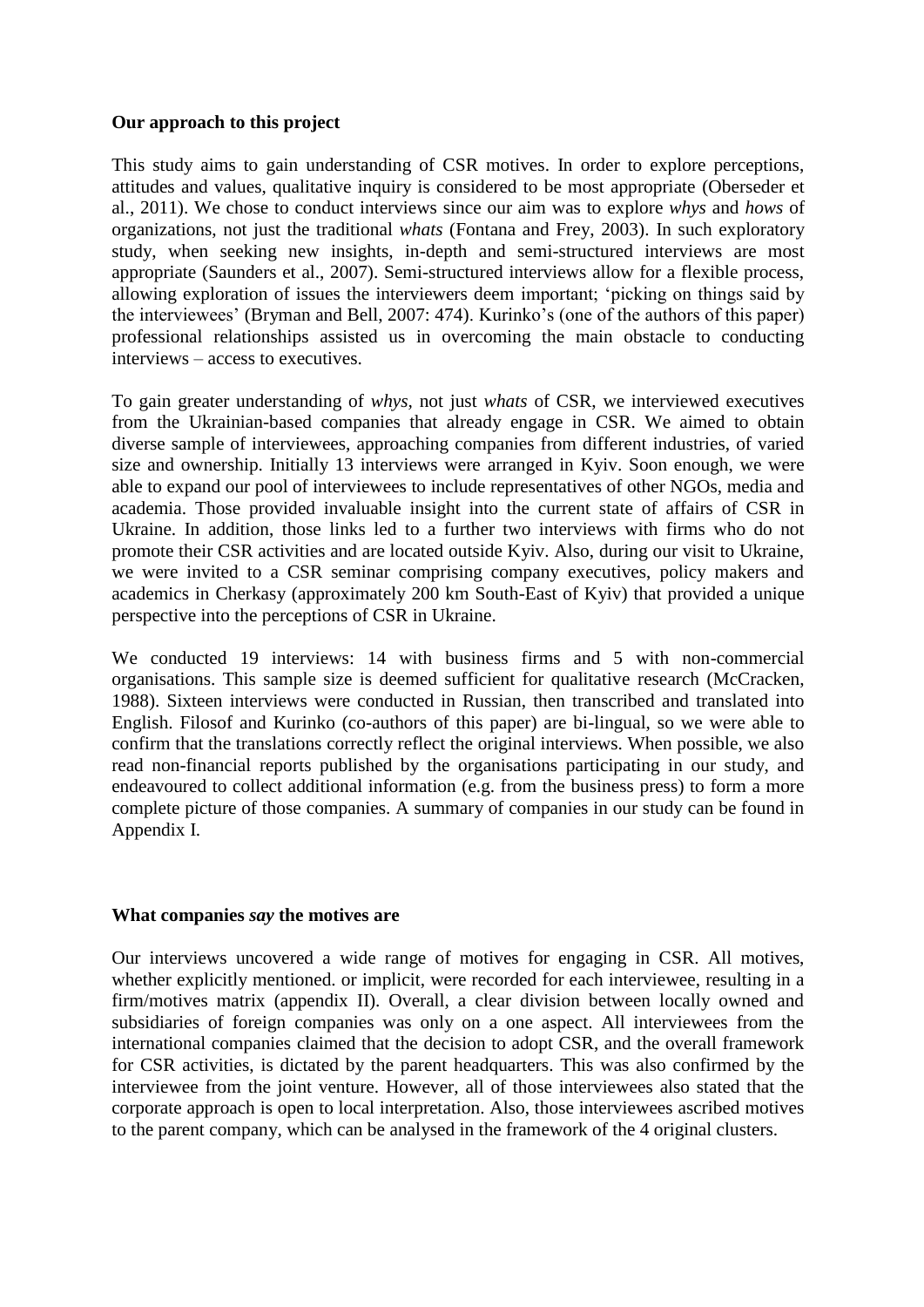Our sample revealed a range of motives. We suggest that all motives that deliver some sort of utility, such as:

- legitimacy,
- customer loyalty,
- staff attraction and loyalty,
- reputation, profitability,
- stakeholder loyalty,
- increased profits,
- innovation,
- increasing market size,
- increased efficiency,
- risk management, and
- competitive advantage,

are grouped in an *instrumental* cluster. Initial review of the interviews suggests that all but one firm in our sample are driven by at least one of the instrumental motives. Some motives, such as reputation, were mentioned by greater number of interviewees than others, such as innovation, which was only mentioned by only one executive. Table 1 summarizes the most frequently mentioned motives.

| <b>Instrumental Motive</b>   | Firms         | E.g.                                             |
|------------------------------|---------------|--------------------------------------------------|
| Legitimacy                   | A, E, H, M    | 'In Davos, when companies gather, it is a        |
|                              |               | good form, it is a visiting card (ticket) to the |
|                              |               | other league, and one may say major              |
|                              |               | league' $(A)$                                    |
| Attracting<br>customers,     | C, H, G, I, L | If believe this will help us gain even greater   |
| increasing customer loyalty; |               | number of customers'(I)                          |
| increasing the size of the   |               |                                                  |
| market                       |               |                                                  |
| Reputation                   | D, F, I, J, K | 'in our case it's absolutely reputational        |
|                              |               | factor' $(F)$                                    |
| Staff retention, development | A, E, H, I, L | 'we do not have high salaries, but the           |
| and safety                   |               | atmosphere is unique $'(I)$ ;                    |
| Leading to profitability     | E, H, L       | 'all that is done on all aspects of social       |
|                              |               | responsibility brings company profit' (E);       |
| <b>Attracting investors</b>  | A, I, H       | 'we need access to international capital         |
|                              |               | markets' $(H)$                                   |
| Risk management              | A, I, J       | 'I think CSR enforcesrisk management'            |
|                              |               | (J)                                              |
| Contributing to competitive  | C, I, J, L    | 'the reason why company is doing CSR, I          |
| advantage                    |               | think, is twofold. Main focus<br>is<br>- on      |
|                              |               | competitive advantage' (L).                      |

Table 1. Widely mentioned instrumental motives

The summary above may suggest that the Ukrainian firms are driven by utilitarian motives. However, this summary presents only one facet of complex web of motives we uncovered in this small sample.

Several companies stated that they saw the success of the region, or the country, as a necessary condition for successful business development.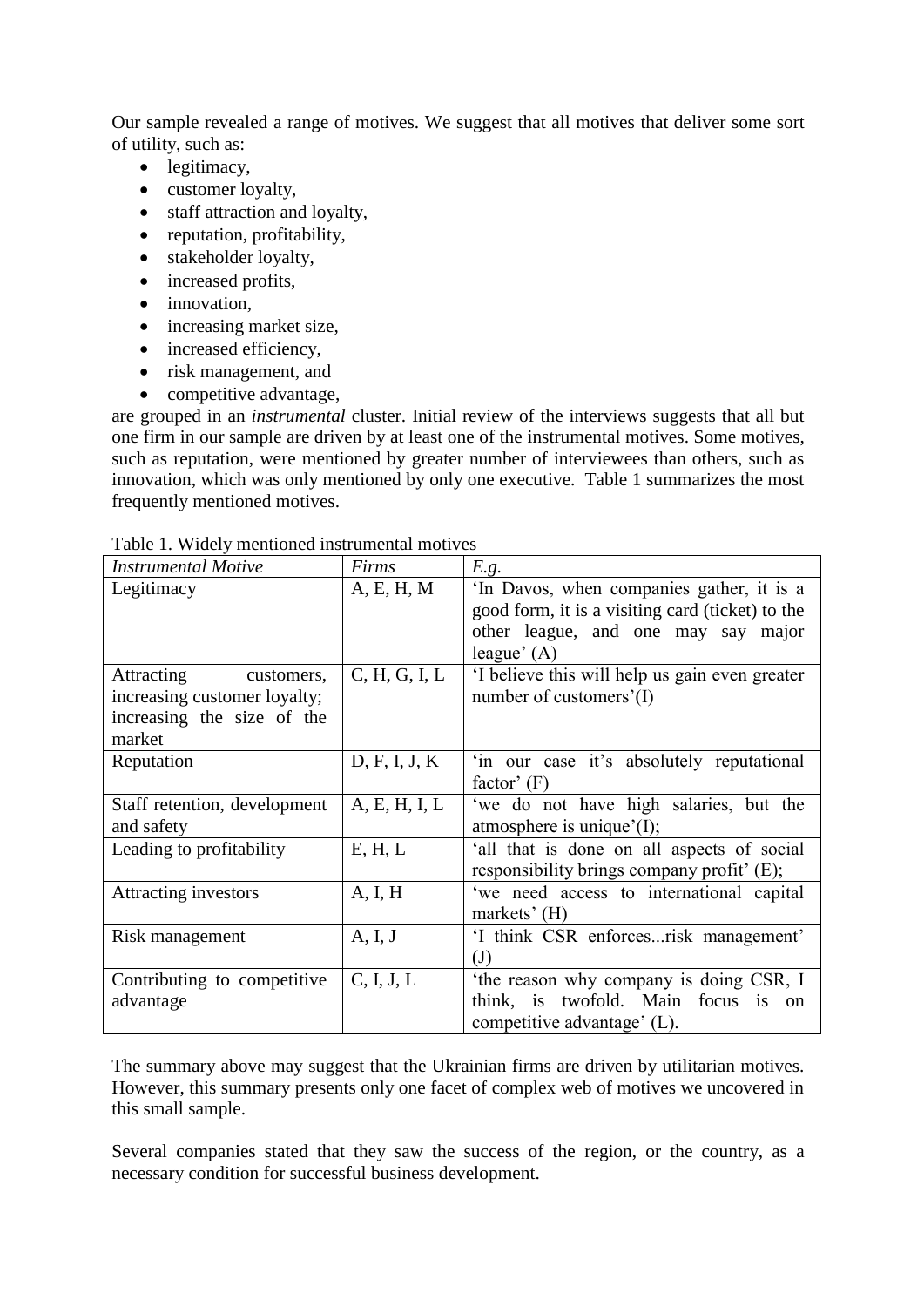*'The company can develop successfully only in a sustained developed society' (A)*

*'If we do not pay attention to the region's development, then the situation will worsen and the business environment will worsen as well' (J).* 

Some may claim that this approach is still essentially instrumental. Some interviewees illustrated this argument

*'(Our) business is utilitarian – it (CSR) is good for society, but it also is good for business' (F).* 

*'So the mission of it is the same, helping people to realize their potential. What it means for the company implementation? It is contributing to the community where we live and work, in a way that also has, of course, a benefit for a company' (G)*

Following Friedman it is possible to interpret these motives as emerging from 'own selfinterest' (Friedman, 1970). This view is echoed by Reich (2008), who argues that activities, aimed at improving a company's position, even if they benefit society '... are not socially virtuous. They are just good management practices...(Reich, 2008: 9).

It can be argued, however, that these firms recognise the social contract between them and the societies in which they operate (Donaldson and Dunfee, 2002), and assume responsibilities as corporate citizens (Vidaver-Cohen and Altman, 2000), which relates to the *Political* motives.

*'Some of our businesses operate in 'monotowns'<sup>1</sup> . So if we don`t make those cities good places for people to live, to bring up their children, to educate the children, where they can have good quality health care, will those people stay? No they wouldn`t. So we have the duty to help the community' (H).* 

The power associated with doing business is recognized, as is the duty of to use this power responsibly

*'Hotels always harm the environment. We have to reduce that harm' (I).* 

We believe that these two groups of motives, political and societal, are interrelated and any separation between the two is artificial. Therefore, they can be subsumed under *societal* cluster in the proposed framework.

Two interviewees (M, N) stated that the main reason for engaging in CSR was *ethical*. Both firms are local, located outside of Kiev. Although M alluded to legitimacy ('our strategic aim is to become equal among the best in international industrial arena'), in responding to the question 'what are the motives for adopting CSR?' the interviewee gave a single-word answer 'ethics'. Both companies, therefore, can be seen as driven by mainly ethical concerns.

N presents a unique case in our sample. The interviewee owns and operates a farm, including leasing parcels of land from 500 landowners. He grew up in the village and set his business there in 1995, at the age of 21. He is aware of the concept of CSR, but claims to 'do it all before I heard of it'. His understanding of CSR was 'first of all, live among people in such way that they benefit, rather than suffer from your activity'. When asked why he engages in CSR he replied 'because otherwise no one will do in this village what is

 1 'Monotown' is a Soviet concept. It relates to towns and cities whose main source of employment and social provision was a single enterprise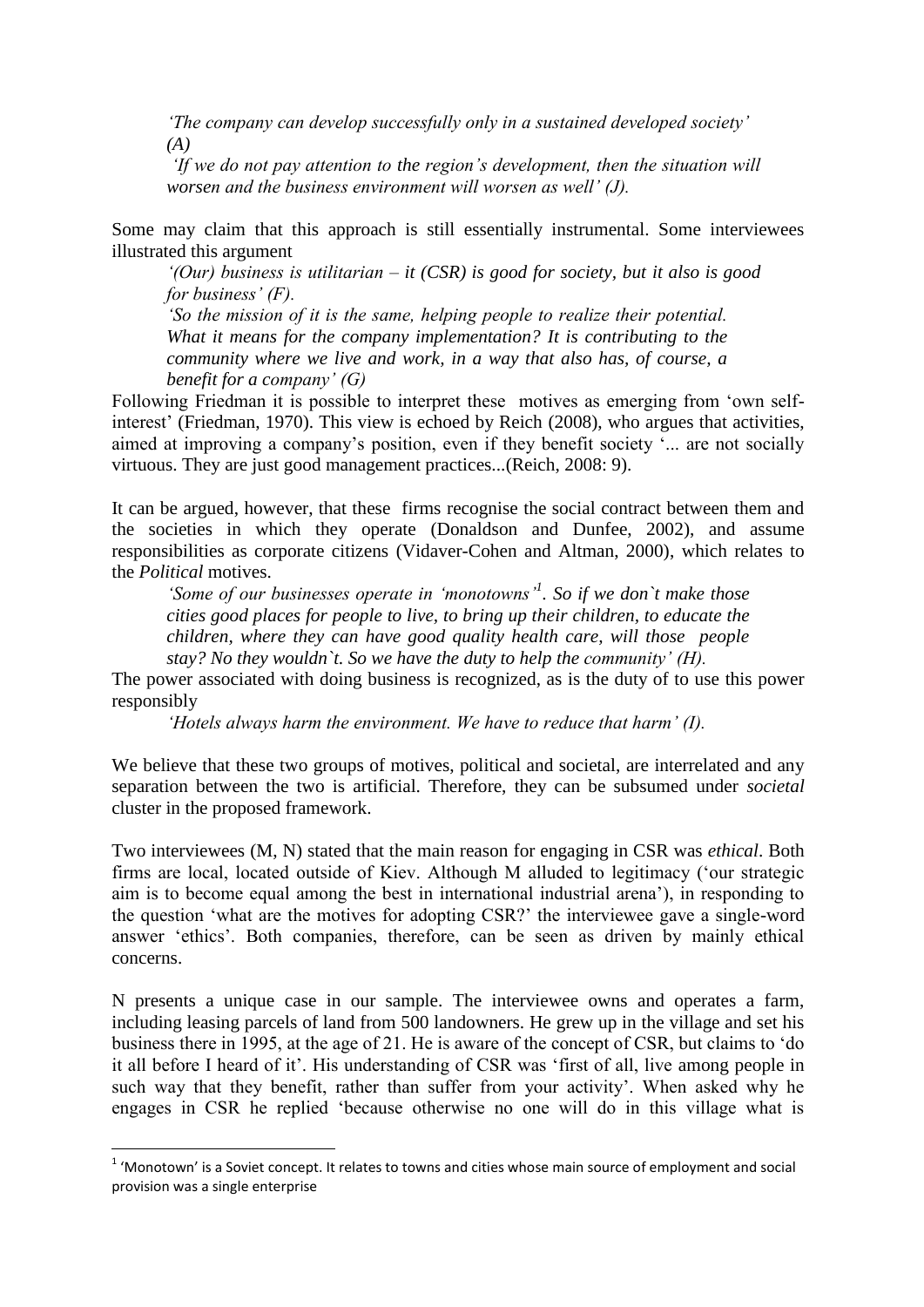absolutely necessary'. When asked whether he believes there is a link between social performance and financial performance, he replied 'I never considered it. One cannot live in the village irresponsibly, and one cannot work the land irresponsibly'. Like every other interviewee, he was asked about the chain of 'reporting', which in Russian is synonymous with 'accountability'. His answer, in our view, summarizes his approach to CSR '(I'm accountable) to no-one, myself only, and also to the elders – my mother, my teachers, my neighbours, my relatives – they live in the village'. This approach, in our view, reflects the 'common goods' approach, a classical concept, rooted in Aristotelian tradition (Smith, 1999). Although there are some similarities between this approach and Stakeholder theory (Freeman, 1984), both argue to consider stakeholders beyond shareholders in business operations. Nevertheless, these two perspectives differ in their motivational underpinning. Stakeholder theory is ' a theory about what good management is' (Friedman in Agle et al., 2008:166), a theory about how to conduct business, accepting capitalist and libertarian values (ibid), i.e. a theory about contribution to *business*. Whereas the common good notion maintains that 'business has to contribute to the common good, because it is a part of society' (Garriga and Mele, 2004: 62), i.e. a theory about contribution to *society.*

#### **Is utility the whole story?**

If we were to stop here, we could argue that the main motive driving Ukrainian companies to engage in CSR is *instrumental*, with some adding *societal* motivation and a small minority being driven by *ethics*. However, as we observed, although some sort of utility was given as a reason (explicitly or implicitly) for CSR by the majority of interviewees, many of the same interviewees also regarded social reasons as important. It is impossible to discern from the interviews which is the main, and which is the secondary reason. It is also misguided to take the answers out of their greater context. Ukraine, a relatively young market economy, is still emerging after 70 years of Soviet era. The socialist past is rejected and capitalism is seen as the future. As one of the speakers at the Cherkasy seminar stated: 'CSR is capitalism's mechanism to win over socialism' (S). It is possible to conceive, therefore, that the attempt to establish close ties between CSR and financial benefit derive from the need to be seen as a legitimate *capitalist* enterprise. Executives are looking for ways to participate in a discourse that is dominant today in the international business community. CSR is one of the themes in that discourse. They look for clues in the West. Six of the companies in our sample are international companies. Among the remaining eight, three admitted an interest to be recognized as international players, and in many the top managers were educated in the West. In L, for example, 60% of top management are Western citizens, and in company C, two of the executive directors are Western and CSR was introduced by a financial director, who worked abroad. CSR discourse in the West is deeply embedded in the capitalist mentality (Freeman and Liedtka, 1991). CSR strategy must be linked with the business strategy, as advocated by the strategy 'gurus' (e.g. Porter and Kramer, 2006). A Ukrainian executive understands CSR as

*'the means for the company to contribute to the community, where we live and work , in a way that also has, of course, a benefit for the company. What is said at any CSR conference? If you`re not doing this, if it has no way to contribute to your business, it`s not CSR, it`s philanthropy' (G).*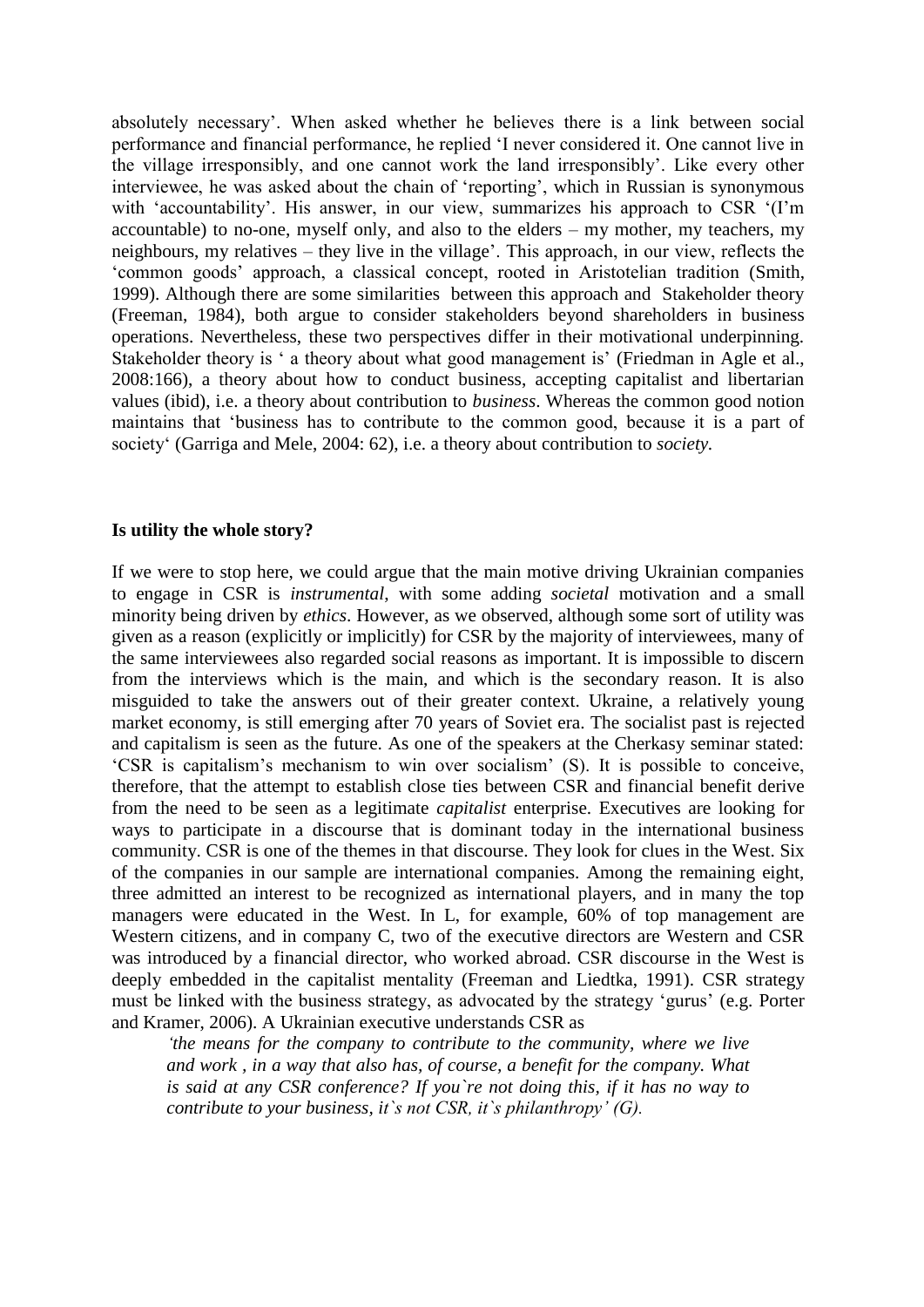It is also plausible that the interviewees demonstrated a 'Hawthorne Effect' in relation to our research. Since the research was conducted by a British university, the interviewees might have given us the answers they thought the Anglo-Saxon researcher might expect.

Therefore, another way to understand the overwhelmingly instrumental approach to CSR is as executives' rationalization of their socially-directed activities.

In addition, as mentioned in our introduction, in order to understand motives for undertaking CSR activities, it is important to identify those activities. The next section will describe, in some detail, the CSR practices of the firms in our sample and will attempt to make sense of the stated motives in light of those practices.

### **What companies** *do*

Separating CSR practice from CSR activity is impossible. 'CSR is concerned with treating stakeholders of the firm ethically or in a responsible manner' (Hopkins, 2004: 1). This definition represents the notion that the essence of CSR is practice. So, in order to gain deeper understanding of firms' CSR engagement we asked about their CSR activities. Yet, 'even managers who seek to do good for society, …, are challenged to find practical advice in the extensive literature that broadly discusses socially responsible management behaviour' (Globerman, 2011: 527). Therefore, we did not offer our interpretation of 'CSR activities', but allowed executives provide their narrative of CSR engagement.

The result was a vast array of activities, from private-civil partnerships to monetary contribution to orphanages. It is difficult to discern any activity that is dominant in the majority of companies. What was obvious is that each firm interprets and engages in CSR in different way. However we saw several trends emerging.

## *Charity*

Although all interviewees that mentioned charity maintained that it was 'others' that saw charity as CSR, and they maintained that charity is only a small part of CSR, many mentioned charitable contributions among their CSR activities. When C was asked about views of CSR in Ukraine she stated:

*'I think today CSR understood as charity only. However, charity plays a minimal part. I often say that to be fond of charity is like an illness. Our company did a lot for the veterans on May, 9 (*Victory day in the former USSR) *- a lot was done and many presents were given … However, (currently) there is a project of social memory and, as a matter of fact, this is the work with the youth, popularization of the people who made history. But to promote this point excessively is not right also. Generally, promoting charity is not right, with the exception, probably, when this is reaching a higher level. Well, for example, money from the Green Office* (payments received from paper recycling)*, are supplemented with the owner`s funds, and this money is given for the renovation of the rooms in orphanages. So, this is the case of innovation.'* (our emphasis).

This quote demonstrates somewhat ambivalent attitudes of the Ukrainian executives to charity. On the one hand, they are proud to contribute to society; on the other hand, they do not want to be seen as engaging in charity. Charity is perceived as a throwback to the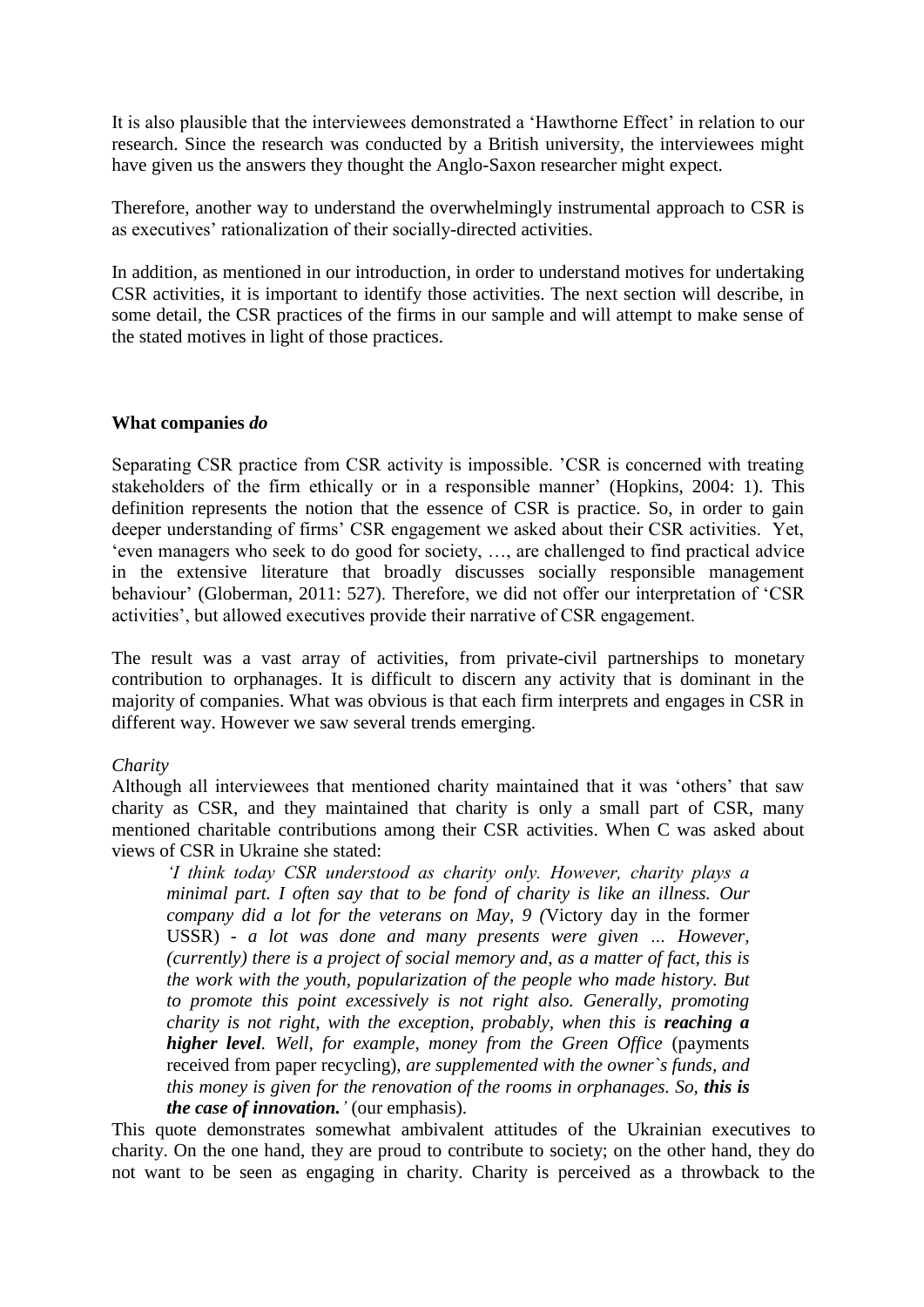communist past, while CSR belongs in the capitalist present. This supports our view that representing an activity as CSR legitimizes that activity, justifying the firms' involvement in socially-directed projects.

### *CSR as part of the business activity*

Many of the companies mentioned activities that are directly linked to their operations. Firm D, for example, is a telecommunication operator. As part of their responsibility they develop and promote on-line safety for children in partnership with the Ministry of Education and one of the Higher Education Institutions (HEI) in Ukraine. They

*'want to make our products and services to improve people's lives and make contribution to the development of society, it's the development of those solutions which really help people and people require them. For example, there is an audience of our clients, deaf people, they use SMS, they use Internet, but the real problem for them is how to call an ambulance, for example, in a situation when there are no people nearby who can help. We have made them a proposal and solved their problem - it's calling an ambulance via Internet. We have cooperated with ambulance service. We created a pilot project on the basis of the Kyiv ambulance service. We have them to place specific equipment, (computer), offered them a solution to receive and process information and to provide them with an additional channel for receiving requests via SMS. We have done this in Kyiv. The human health service appreciates this introduction. And now, this service operates in 10 regions of Ukraine. This year we plan to expand to all regions of Ukraine'.* 

Another example is the contribution to teaching and training in areas related to their business. B's employees deliver lectures in finance in the HEI in Kyiv and the regions. L delivers classes in financial literacy to children aged 6-14 in the regions in which they operate. M sponsors a local vocational training facility and provides paid internships to their students. E presents another interesting case. It is an international vertically integrated steel and mining company. In 2009 it introduced a new policy for labour and industrial safety. 79,000 staff had to be trained in the new approach and processes. It is customary in the metallurgical industry to outsource this type of training to an external contractor.

*'We went another way. We began to train our own trainers of enterprises who, in turn, train the supervisors. We started to employ pensioners of metallurgical enterprises – 55-year-olds, full of strength, health and willingness to work, plus with the experience and respect of the collective they used to be part of. On the one hand, we give them a chance to earn, feel needed, and, on the other hand, their knowledge is left in the company'.* 

Linking CSR activities with the operations of business seems to be the preferred mode of CSR engagement in Ukrainian-based companies. This seems to support the view that successful CSR strategy follows from the business strategy (Porter and Kramer, 2002).

## *The (lack of) CSR – profitability link*

Profitability and competitive advantage were mentioned by several interviewees as reasons to engage in CSR. However, often the actions could not be seen as bearing any utility for the firm, and at times would even have negative impact on the 'bottom line'.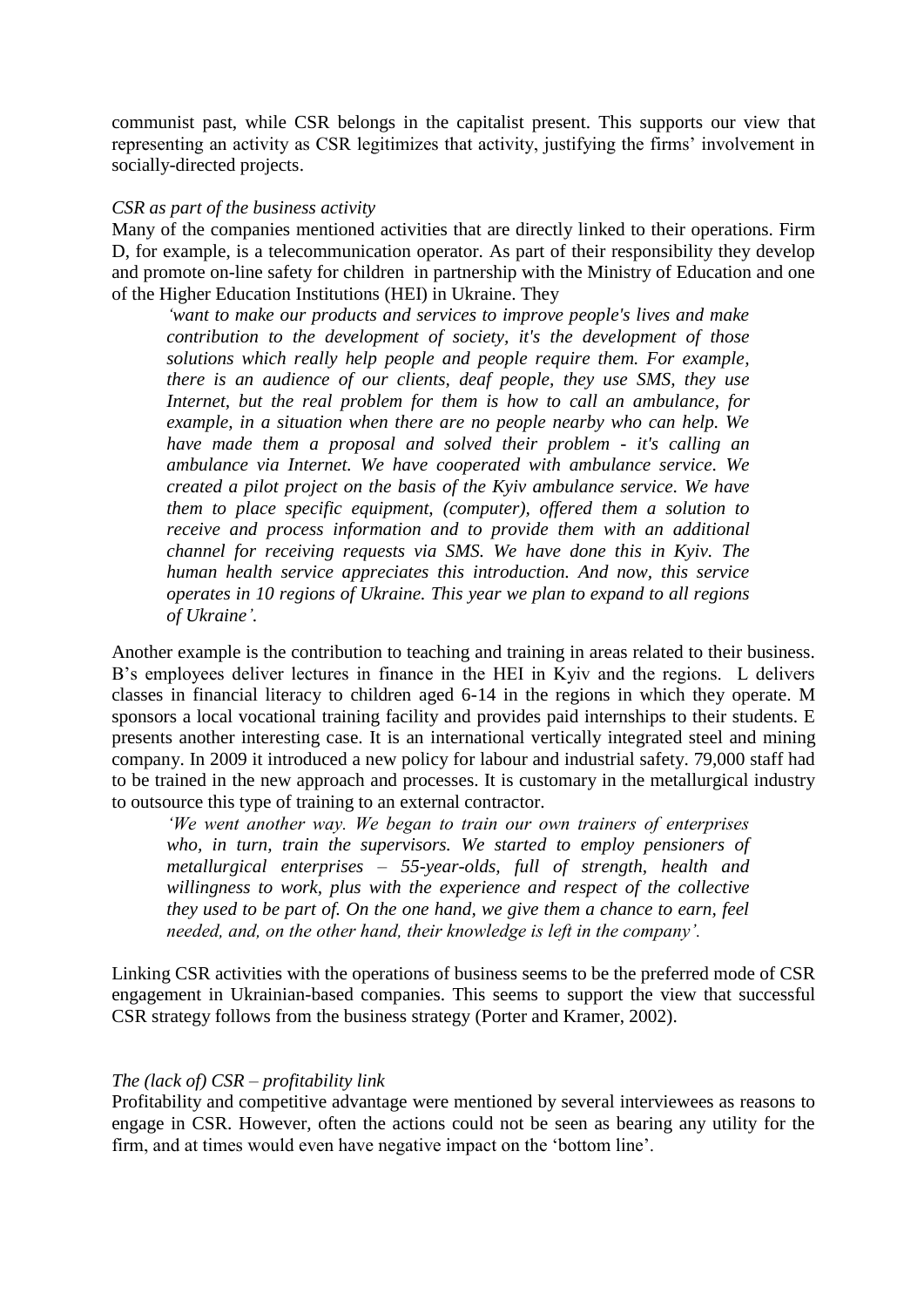It is not surprising that M, who claims to engage in CSR from ethical motives, provides free medical treatment for its employees, maintains the local culture and sports centre and sustains the local orphanage and other social activities. N's ethical motives also support his contribution to the maintenance of the local cemetery, presents to the school teachers, clearing of the local pond and paying for the purchase of medical supplies and refurbishment of the local clinic.

Apparently altruistic behaviour of another firm, who claims to engage in CSR for instrumental reasons, is less comprehensible. Firm D, for example, whose stated motives for engaging in CSR were reputation and innovation, refused to carry such 'irresponsible' content as 'SMS Quiz' or adult content.

*'This is done by telecommunications companies. It is clear that the developer of such programs comes to us. At that time we had the most extensive customer base, we were offered these projects, profitable projects, and the profit of telecommunication company using such a project is several million dollars. In fact this is the way of making money, and this is a test of social responsibility to the management of the company depending on what decision they make in this case. Our management has decided that we would not participate in such projects, we would not support them. And this is actually the money which we would voluntarily refuse. This is a business decision. Another solution, which takes up about 30% of content services in Ukraine is the sale of adult content. Absolutely legitimate content.* 

*These are the things we do not do principally, because it is our responsibility and the decision of management'.*

This refusal is not widely publicized by the company, so it cannot be attributed to their PR activity.

Firm K, who said they saw profitability as one of the main motives, participates in the programme of social adaptation of orphans before they leave orphanages,

*'(those) children do not have any communication skills, are not able to deal with their own problems as well as problems connected with everyday life, authorities, employment and so on. They have got used to being provided with everything. They need to develop social skills.* 

*Since 2007 our company has been the general partner of the project titled «First steps to success»*'.

These programmes do not contribute to profitability and are not mentioned in any of the PR materials.

There seems to be a disparity between what is seen as CSR motive and the actual activities. The companies may be saying what they think is expected of them, which is that CSR has to contribute to the 'bottom line', but many of the activities are not supporting that claim.

### *National pride*

Pride usually features in CSR discussions in relations to employee satisfaction and retention (e.g. Wilken, 2009; Doh et al., 2011; Helm, 2011). National pride either as a motive, an action or a consequence of CSR does not feature in CSR orthodoxy. The issue of Ukrainian national pride was discussed in the 'Ukrainian context' section. What raised our curiosity was coming across it in the context of CSR. It was not a prevalent motive in the interviews; nevertheless, two executives mentioned it specifically. When asked about the origin of their CSR D told us: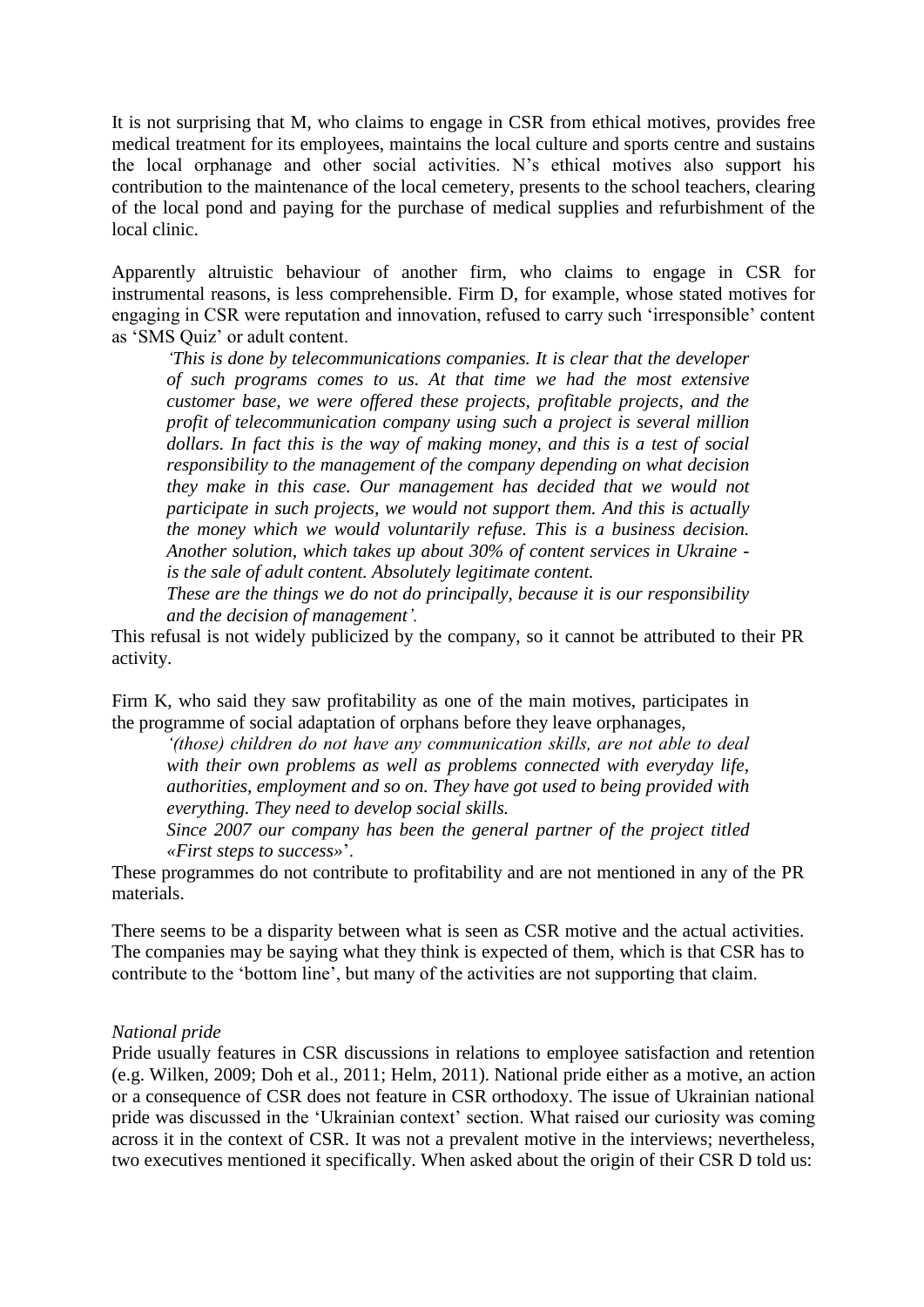*'D is a company with history. We have been operating since 1997 and were initially managed by our president IL. He was driven by desire, ambition, and the fact that it was a Ukrainian company, created by a Ukrainian, and it was an example of business success. We started like all other companies, with some charitable activities; it was the basis, but our vision of development, yearning to be the best company in the country, to be a business which could be the pride of Ukraine'.* 

We have not included this in the company's motives for CSR, as we saw this as the motive for the business in general. It can be also argued that this statement supports their striving for reputation, as one of the motives.

If the previous example could be explained by the link between pride and firm's reputation, leading to a benefit to the firm, the next case offers no immediate link between the firm's utility and actions by the firm. 'I' is a Ukrainian operator of the international hospitality brand. Their overall CSR strategy is set by the parent company. 'I' has the authority to decide how to implement this strategy. This is managed by their PR and marketing manager, who is also responsible for their advertising. This manager told us a story of launching an advertising campaign in Europe:

*'In Europe you will show a half-nude woman and it can be seen as normal, because there the public is more ready for this. In Ukraine this situation is a bit more severe, because, unfortunately, the Ukrainian women are perceived*  [in the West] *as a finished stock for export abroad. Therefore, when it comes to the image of Ukrainian women, we try to keep up to standard; we do not tolerate any hint of impropriety. Actually, for Ukraine it is very important. Once we launched an advertising campaign in Europe, and the photograph was regular, the image was regular, but the text was had inappropriate connotations. Therefore, our general manager and I wrote a letter that we, unfortunately, cannot launch this advertising campaign because it can offend the Ukrainian women'.*

In this case there is no obvious link between the declared motives for CSR as the actions of the firm. We can suggest that this behaviour may contribute to legitimacy of 'I' in the Ukrainian society.

*This too is CSR?*

Although 'legal' is one of the aspects of the CSR pyramid (Carroll, 1991), it is widely agreed that

'1. Theories of business ethics (and theories of corporate social responsibility, corporate citizenship, sustainable development, and so on) are largely concerned with justifying obligations that go *above and beyond* what is required by law (that is, with justifying 'beyond-compliance obligations'). 2. An ethical business or businessperson (or socially responsible firm, or a good corporate citizen, etc.) must also obey all relevant laws and regulations.' (Norman, 2011: 43-44)

EC (2011: 3) state : 'Corporate social responsibility concerns actions by companies **over and above their legal obligations** towards society and the environment' (our emphasis). Therefore, we were surprised to hear many of the companies (9) mention activities, which would not be mentioned in a CSR context by the Western firms. Two main issues that drew our attention were the payment of 'white' salaries, payment of taxes and compliance with law. This should not be surprising, however, as Ukraine was ranked in 181th out of 183 in 'ease of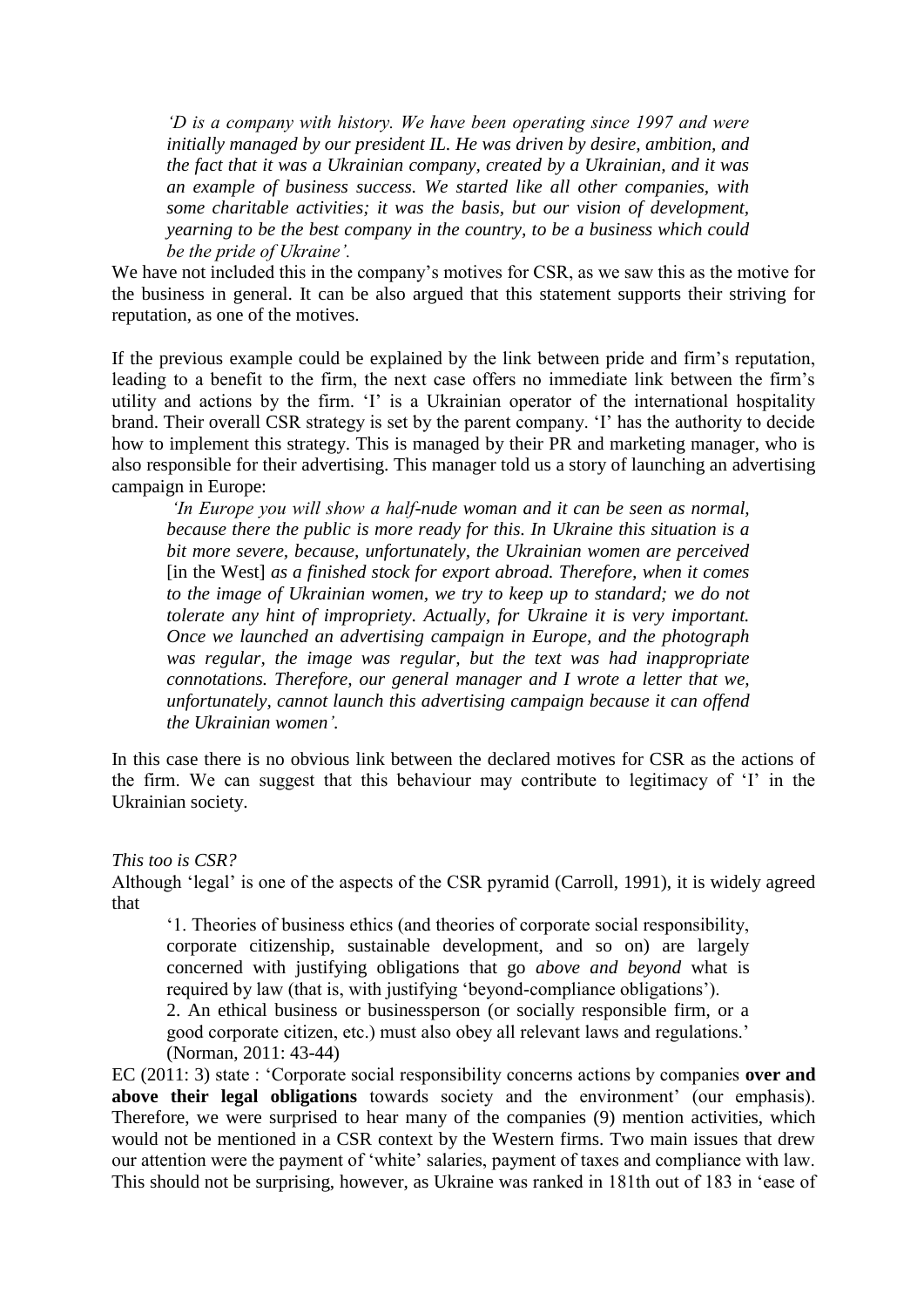paying taxes' (IFC, 2012) with total tax rate of 57.1% (compared to 40.4% and 42.7% in Eastern Europe & Central Asia and OECD countries respectively). It is suggested that by mentioning paying all taxes and compliance with law as CSR activity, the interviewees tell more about the situation in Ukraine than about their companies, which Berenson (2010) suggests is of mistrust in the state.

# **Non-commercials' perspectives**

Interviewees from non-commercial institutions suggested a range of reasons for firms' engagement with CSR. The NGO representatives and the CSR consultant (whose role is to promote CSR engagement among Ukrainian companies) state that they have to present a very strong 'business case' in order to explain why a firm should engage in CSR. This view was echoed at the seminar in Cherkasy. Participants asked 'why do we need CSR?' The speakers (local politicians and an NGO representative) and the facilitators (CSR consultants) concentrated on such benefits as attracting international investment, attracting and retaining high quality personnel, improving reputation/company image. Kurinko's (2011) practical book has a chapter dedicated to 'economic reasoning for CSR' in 'What is CSR' Part 1. This suggests that contribution to the bottom line is seen as the main reason for adopting CSR in Ukraine.

The journalist and the academics, however, were less unequivocal. According to R, the current status of CSR in Ukraine is characterised by individualism-collectivism dichotomy, or, as we expressed in the title, utilitarianism-common good. R suggests that in Ukraine CSR-adopting firms can be broadly divided into 2 segments:

- 1. Those firms that continue from the socialist era, adopting obligations originated in the Soviet times
- 2. 'New' enterprises, where CSR was introduced by the West.

He gave an example of two firms operating in the same sector, both former Soviet enterprises, privatized in the 2000s. The first is AM. It was mentioned by many of our interviewees, including Q, as an embodiment of exemplary CSR practitioner. An international conglomerate, it purchased a privatized KRS in 2005. While the others commented on the high standard of CSR activities, and it features in the top 5 in the 2012 rating of socially responsible companies by 'Gvardia', R claims that the picture of CSR excellence is exactly that, a 'picture'. According to R

*'since AM purchased KRS it has a very specific view of which social aspects are kept [from the Soviet past] and which are dropped. Those that provide no benefits to the company were dropped. Those that were adopted are being developed and are heavily promoted'.*

AM failed to fulfil its obligations to invest in technical and environmental improvements to the installation, as well as in social improvements, which were part of the KRS purchase agreement, and fought for several years to annul the obligations clause. Only in 2011 AM 'voluntarily' agreed to fulfil their obligations.<sup>2</sup>

On the other hand Q gave an example of MMC. MMC carried on with the Soviet-time obligations – maintaining social housing, health clinics, summer camps for local children, etc. They do not publish CSR reports. In fact, R claims they do not call it CSR.

**.** 

 $2$  References are not given to protect anonymity. Reference available upon request.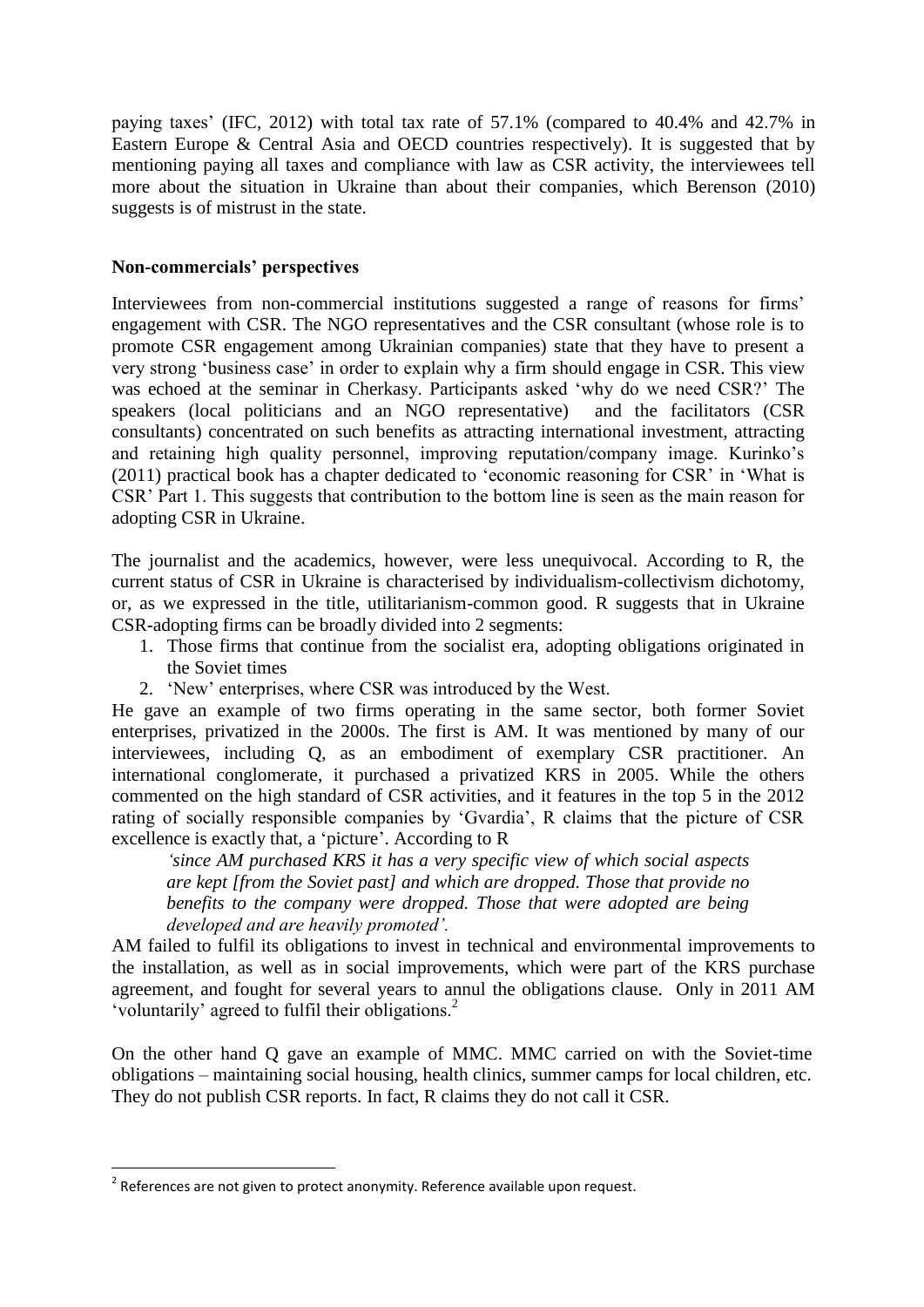We tried to arrange interviews with both AR and MMC. MMC informed us that they could not talk about CSR, as they had been recently purchased by a larger conglomerate (one of our interviewees) and all interviews are given by 'the centre'. We were similarly stonewalled by AR. After several approaches, Corporate Communications Director agreed to a telephone interview: *'In order to get clearance from my top management, please send me the list of questions you want to discuss. Also, I would appreciate more detailed information about your research and your expectations from the interview'.* After we complied with their request, we have not heard from them. In both cases we probably can learn as much from silence as we could have from an interview.

Q, the journalist, seemed to share R's cynicism about the 'real CSR of Ukrainian companies'. She did not support the 'Soviet-new' dichotomy, but offered her understanding of the influences on CSR engagement in Ukraine:

- IPO. Companies engage in CSR because they face IPO in the West;
- Transnational. This influence encompasses 2 groups of firms:
	- o International subsidiaries following CSR strategy of a parent firm; or,
	- o Ukrainian firms who follow the practices of the West;
- Personal values of the owners. The value spectrum ranges from utilitarian to altruistic.

It is perhaps not surprising that those who are interested in the companies' adopting CSR put forward a possible positive contribution to the 'bottom line' as the main reason for doing so. Those who have no immediate stake in implementation of CSR, and whose views are underpinned by systematic research and analysis of CSR data, present a more diverse depiction of the Ukrainian CSR.

## **So what motivates the Ukrainian-based firms to engage in CSR?**

Our research provides an insight into the motives and actions of Ukrainian-based companies that had been lacking before. Based on Garriga and Melé's (2004) typology, we proposed to categorize the motives of the Ukrainian-based companies into 3 categories: *instrumental, societal* and *ethical*. Our findings suggest that Ukrainian-based companies' CSR engagement is driven by a varied mix of the three motives. Most of the companies in or sample (13 out of 14) stated and enacted more than one motive. And although it seems that instrumental motives are more prevalent than societal or ethical, we demonstrated that it is possible that claiming the instrumental motives seems to fit the interviewees' expectation of the modern capitalist firm. 'Ethical' was emerging as the main motive, stated and enacted, for two companies in our sample.

We also found that foreign-owned companies' CSR strategies were driven by the parent company. When probed further, it emerged that the motives of the foreign-owned companies were not dissimilar to those of Ukrainian-owned entities.

Large Ukrainian companies, who seek international markets and international investment stated or demonstrated that they were seeking legitimacy in the West. Ukrainian companies whose customer base is mainly Ukrainian were not motivated by seeking legitimacy in the West.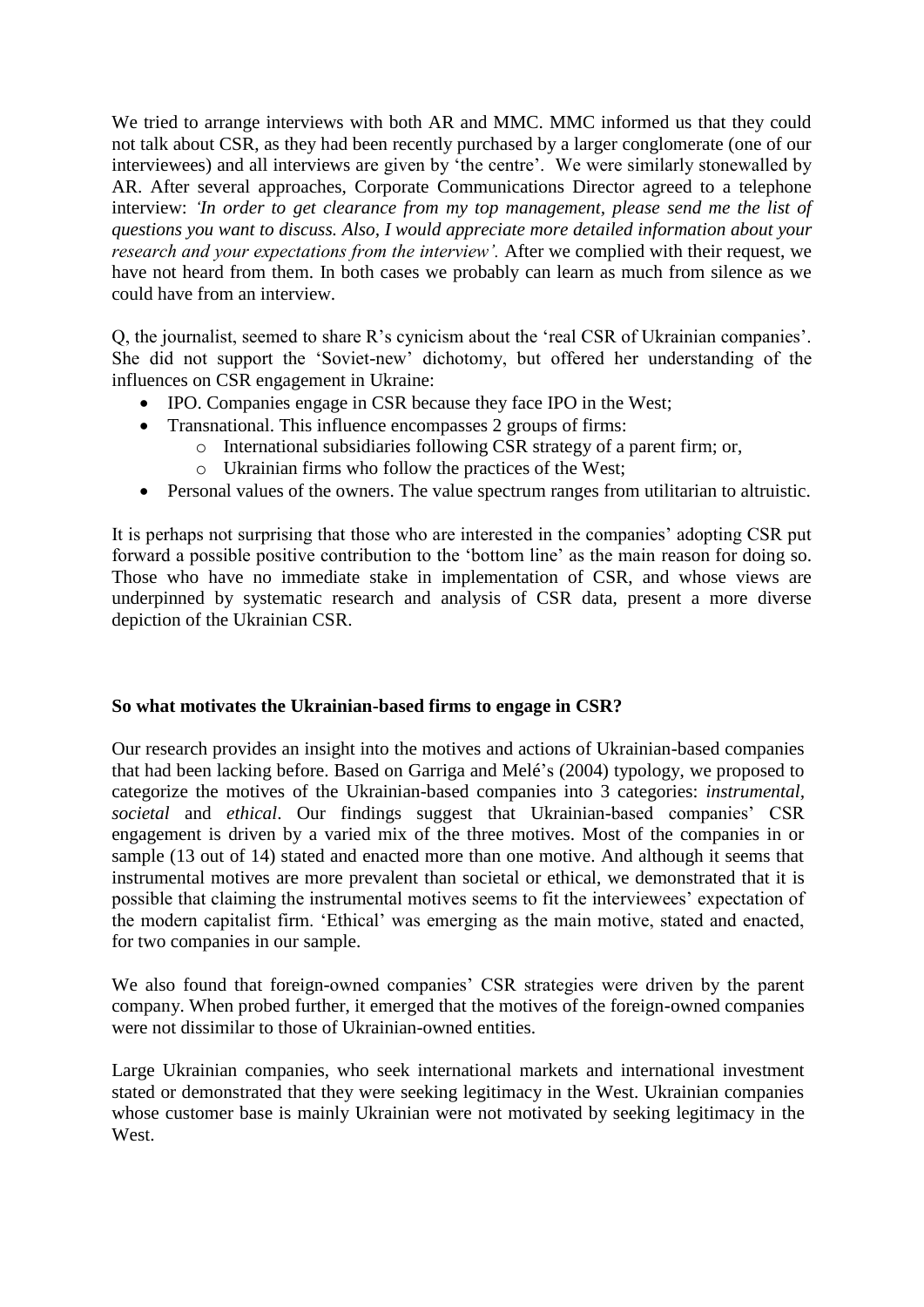So, it is time to address to address the question posed in the title. The rapid changes in the economic and social contexts of the newly independent state leave the firms with the search for a way to engage with their communities. They seem to be caught between the wish to shed their communist past and the need to participate in the social dialogue in a meaningful way. They also strive to become accepted as legitimate capitalist enterprises by the stakeholders in their country and in the West. CSR, a Western concept, seems to provide a way to meet this challenge. Most of them, therefore, are not driven by the 'common good', but have utilitarian motives. But the actions of these firms indicate that their approach is not cynical, with many following the Soviet trajectory of social engagement. We suggest that answer to the question is that CSR in Ukraine is neither cynical utilitarianism nor Aristotelian 'common good', but a mix of utilitarian, societal and ethical motives.

It is clear that the unique nature of this country and the approach taken by Ukrainian-based firms towards CSR warrant future research. Following from our work we suggest several possible lines for future research. Firstly, a research into specific sector, for example firms whose customer base is mainly in the West, or firms of a certain size. Another avenue for future research would look into country specific aspects influencing CSR, such as national pride, for example. And lastly, we suggest that a further research tracing changes in approaches to CSR in the large firms, from the Soviet roots through privatization to current ownership would shed more light into this unique national setting.

### **Acknowledgements**

This research was made possible by Seedcorn Fund grant from the Hertfordshire Business School.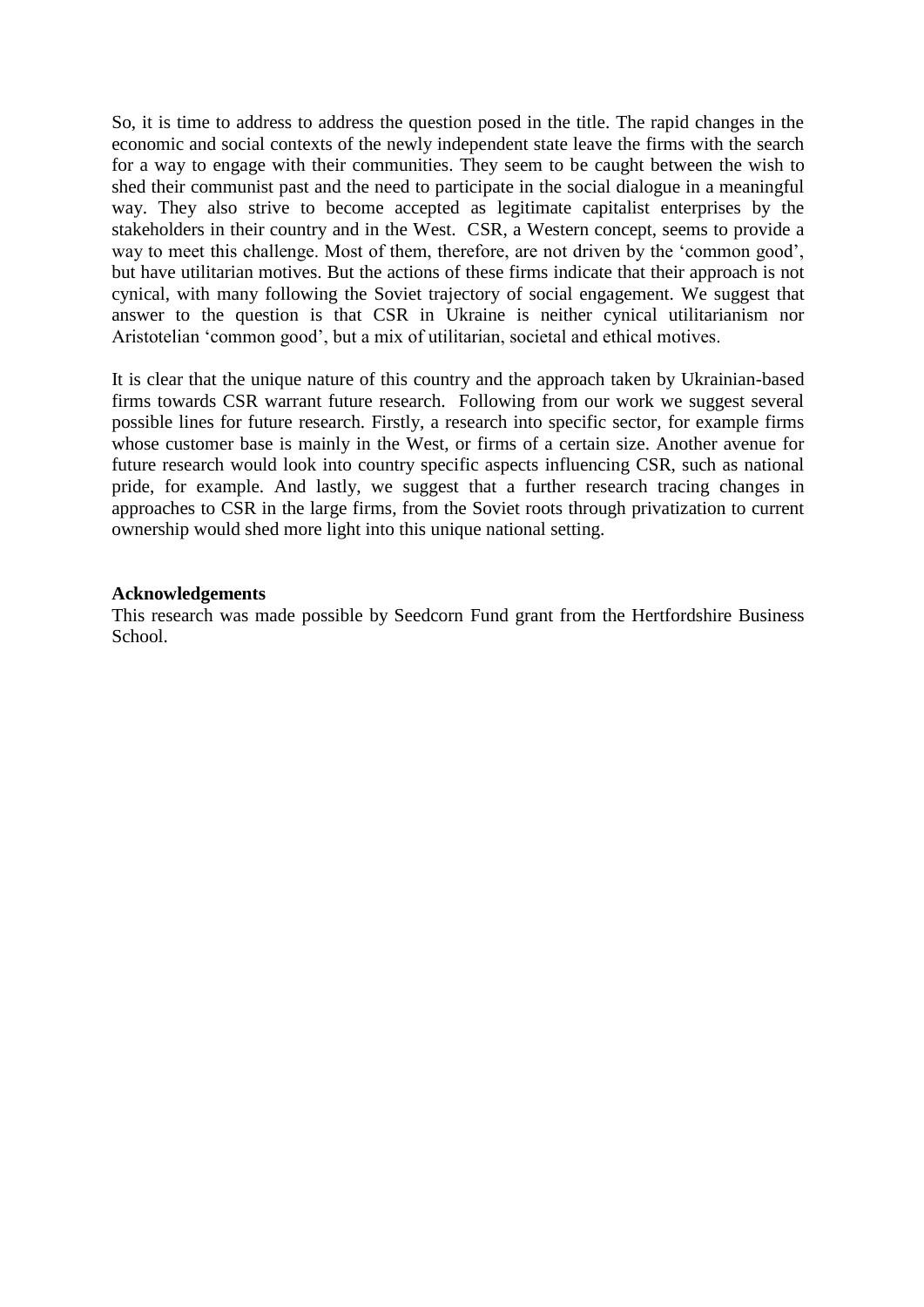# **References:**

- Agle, B. R., Donaldson, T., Freeman, R. E., Jensen, M. C., Mitchell, R. K. & Wood, D. J. (2008) Dialogue: Toward Superior Stakeholder Theory. *Business Ethics Quarterly,* 18**,** 153-190.
- Argandona, A. & Hoivik, H. (2009) Corporate Social Responsibility: One Size Does Not Fit All. Collecting Evidence from Europe. *Journal of Business Ethics,* 89**,** 221-234.
- Aupperle, K. E., Carroll, A. B. & Hatfield, J. D. (1985) An Empirical Examinatiom Of The Relationship Between Corporate Social Responsibility And Profitability. *Academy of Management Journal,* 28**,** 446-463.
- Baughn, C. C., Bodie, N. L. & Mcintosh, J. C. (2007) Corporate social and environmental responsibility in Asian countries and other geographical regions. *Corporate Social Responsibility & Environmental Management,* 14**,** 189-205.
- Berenson, M. P. (2010) Less Fear, Little Trust: Deciphering the Whys of Ukrainian Tax Compliance. IN D'anieri, P. (Ed.) *Orange Revolution and Aftermath: Mobilization, Apathy, and the State in Ukraine.* Baltimore, The Johns Hopkins University Press.
- Bryman, A. & Bell, E. (2007) *Business Research Methods,* Oxford, Oxford Univerity Press.
- Calderon, M. (2011) CSR in Latin America and South East Asia Analysis of the Corporate Communication of Top Local Companies. *International Research Journal of Finance & Economics***,** 67-85.
- Carroll, A. B. (1991) The Pyramid of Corporate Social Responsibility: Toward the Moral Management of Organizational Stakeholders. *Business Horizons,* 34**,** 39-48.
- Carroll, A. B. (1999) Corporate Social Responsibility. *Business & Society,* 38**,** 268.
- Carroll, A. B. (2008) A History of Corporate Social Responsibility. IN Crane, A., Mcwilliams, A., Matten, D., Moon, J. & Siegel, D. S. (Eds.) *The Oxford Handbook of Corporate Social Responsibility.* Oxford, Oxford University Press.
- Cbi (1973) *The responsibilities of the British public company: final report of the Company Affairs Committee, endorsed by the CBI Council on 19.9.1973*.
- Crane, A., Mcwilliams, A., Matten, D., Moon, J. & Siegel, D. S. (2008) Conclusion. IN Crane, A., Mcwilliams, A., Matten, D., Moon, J. & Siegel, D. S. (Eds.) *The Oxford Handbook of Corporate Social Responsivility.* Oxford, Oxford University Press.
- Danilyuk, A. (2012) UNGC Participants.
- Dartey-Baah, K. & Amponsah-Tawiah, K. (2011) Exploring the limits of Western Corporate Social Responsibility Theories in Africa. *International Journal of Business & Social Science,* 2**,** 126- 137.
- De Bakker, F. G. A., Groenewegen, P. & Den Hond, F. (2005) A Bibliometric Analysis of 30 Years of Research and Theory on Corporate Social Responsibility and Corporate Social Performance. *Business & Society,* 44**,** 283-317.
- Doh, J., Stumpf, S. & Tymon, W. (2011) Responsible Leadership Helps Retain Talent in India. *Journal of Business Ethics,* 98**,** 85-100.
- Donaldson, T. & Dunfee, T. W. (2002) Ties that bind in business ethics: Social contracts and why they matter. *Journal of Banking & Finance,* 26**,** 1853-1865.
- Ec (2001) Promoting a European Framework for Corporate Social Reponsibility Green Paper. Luxemburg, European Commission: Employment & Social Affairs.
- Ec (2011) A Renewed EU Strategy 2011-14 for Corproate Social Responsibility. IN Commission, E. (Ed. Brussels.
- Fontana, A. & Frey, J. H. (2003) The Interviews: From Structured Questions to Negotiated Texts. IN Denzin, N. K. & Lincoln, Y. S. (Eds.) *Collecting and Interpreting Qualitative Materials.* Thousan Oaks, CA, Sage.
- Freeman, R. E. (1984) *Strategic Management: A Stakeholder Approach,* Boston, Pitman.
- Freeman, R. E. & Liedtka, J. (1991) Corporate Social Responsibility: A Critical Approach. *Business Horizons,* 34**,** 92-98.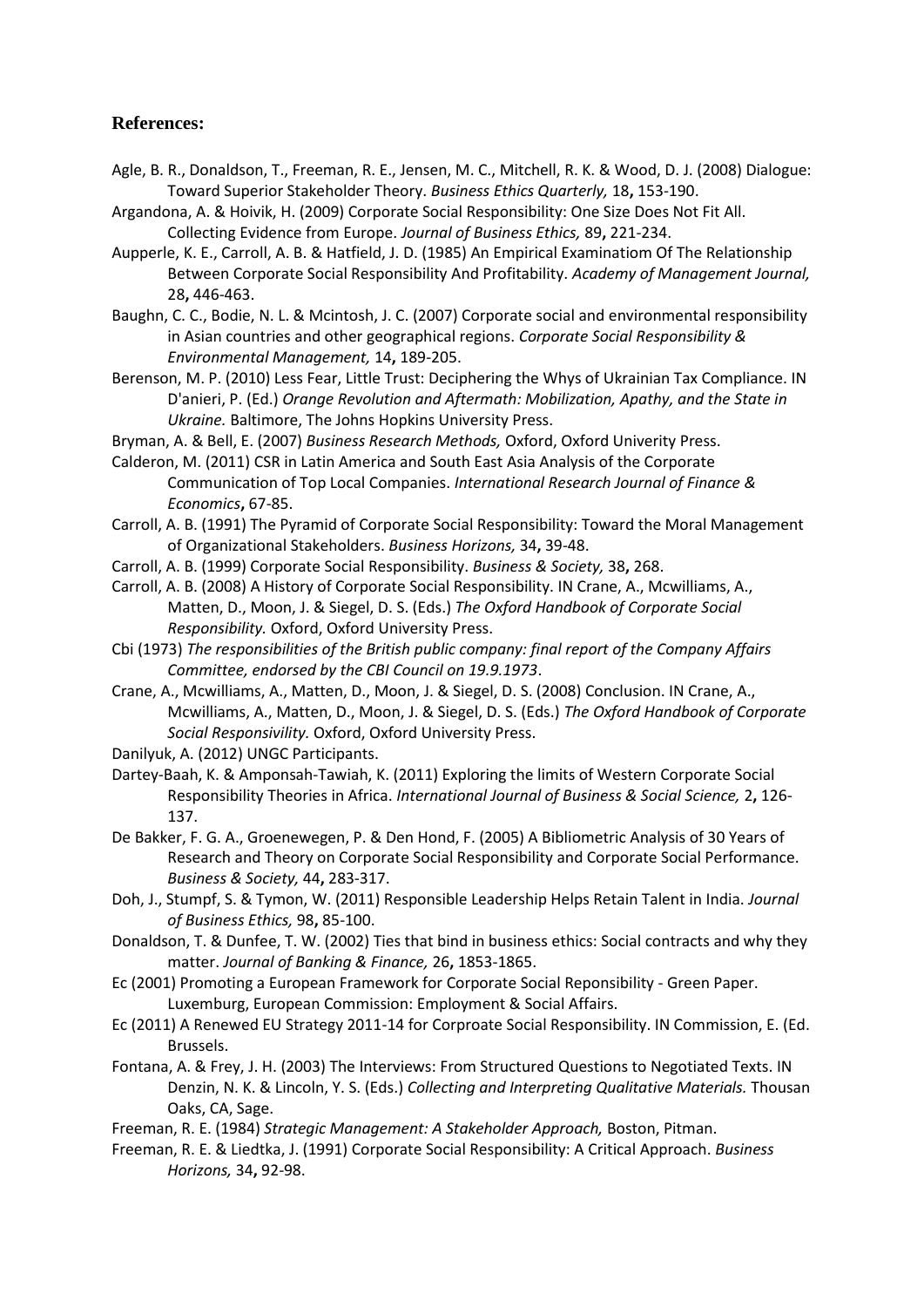- Friedman, M. (1970) The Social Responsibility of Business is to Increase its Profits. *The New York Times Magazine*.
- Furrer, O., Egri, C. P., Ralston, D. A., Danis, W. M., Reynaud, E., Naoumova, I., Molteni, M., Starkus, A., Darder, F. L. N., Dabic, M. & Furrer-Perrinjaquet, A. (2010) Attitudes toward Corporate Responsibilities in Western Europe and in Central and East Europe. *Management International Review (MIR),* 50**,** 379-398.
- Fuxman, L. (1997) Ethical Dilemmas of Doing Business in Post-Soviet Ukraine. *Journal of Business Ethics,* 16**,** 1273-1282.
- Garriga, E. & Mele, D. (2004) Corporate Social Responsibility Theories: Mapping the Territory. *Journal of Business Ethics,* 53**,** 51-71.
- Globerman, S. (2011) The Social Responsibility of Managers: Reassessing and Integrating Diverse Perspectives. *Business and Society Review,* 116**,** 509-532.
- Godos-Diez, J.-L., Fernandez-Gago, R. & Martinez-Campillo, A. (2011) How Important Are CEOs to CSR Practices? An Analysis of the Mediating Effect of the Perceived Role of Ethics and Social Responsibility. *Journal of Business Ethics,* 98**,** 531-548.
- Hall, C. (2010) United Nations Global Compact Annual Review Anniversaty Edition NY, United Nations Global Compact Office.
- Helm, S. (2011) Employees' awareness of their impact on corporate reputation. *Journal of Business Research,* 64**,** 657-663.
- Hopkins, M. (2004) Corporate Social Responsibility: an Issues Paper. International Labour Organization.
- Ifc (2012) Doing Business: Measuring Business Regulation. The World Bank
- Jones, T. M. (1980) Corporate Social Responsibility Revisited, Redefined. *California Management Review,* 22**,** 59-67.
- Koleva, P., Rodet-Kroichvili, N., David, P. & Marasova, J. (2010) Is corporate social responsibility the privilege of developed market economies? Some evidence from Central and Eastern Europe. *International Journal of Human Resource Management,* 21**,** 274-293.
- Kolot, A. M. (2012) *Social Responsibility: Development of Theory and Practice,* Kyiv, KNEU.
- Kurinko, R. (2011) *Implementing CSR: Simply about Complicated,* Kyiv, Raduga Journal.
- Kurtz, L. (2008) Socially Responsible Investment and Shareholder Activism. IN Crane, A., Mcwilliams, A., Matten, D., Moon, J. & Siegel, D. S. (Eds.) *The Oxford Handbook of Corporate Social Responsibility.* Oxford, Oxford University Press.
- Kyj, M. J. (2011) THE NOTION OF LEGITIMACY AND ITS ACQUISITION IN A COGNITIVE BUSINESS ENVIRONMENT. *Journal of International Business Research,* 10**,** 51-62.
- Lee, M.-D. P. (2008) A review of the theories of corporate social responsibility: Its evolutionary path and the road ahead. *International Journal of Management Reviews,* 10**,** 53-73.
- Lukyanov, F. (2011) Uncertain World Yanukovych Has Boosted Ukraine's Stability but for How Long? *RIA Novosti.*
- Maclagan, P. (2008) Organizations and responsibility: A critical overview. *Systems Research & Behavioral Science,* 25**,** 371-381.
- Mccracken, G. (1988) *The Long Interview,* Newbury Park, CA, Sage.
- Mele, D. (2008) Corporate Social Responsibilities Theories. IN Crane, A., Mcwilliams, A., Matten, D., Moon, J. & Siegel, D. S. (Eds.) *The Oxford Handbook Of Corporate Social Responsibility.* Oxford, Oxford University Press.
- Moon, J. & Vogel, D. (2008) Corporate Social Responsibility, Government, and Civil Society. IN Crane, A., Mcwilliams, A., Matten, D., Moon, J. & Siegel, D. S. (Eds.) *The Oxford Handbook of Corporate Social Responsibility.* Oxford, Oxford University Press.
- Norman, W. (2011) Business Ethics as Self-Regulation: Why Principles that Ground Regulations Should Be Used to Ground Beyond-Compliance Norms as Well. *Journal of Business Ethics,* 102**,** 43-57.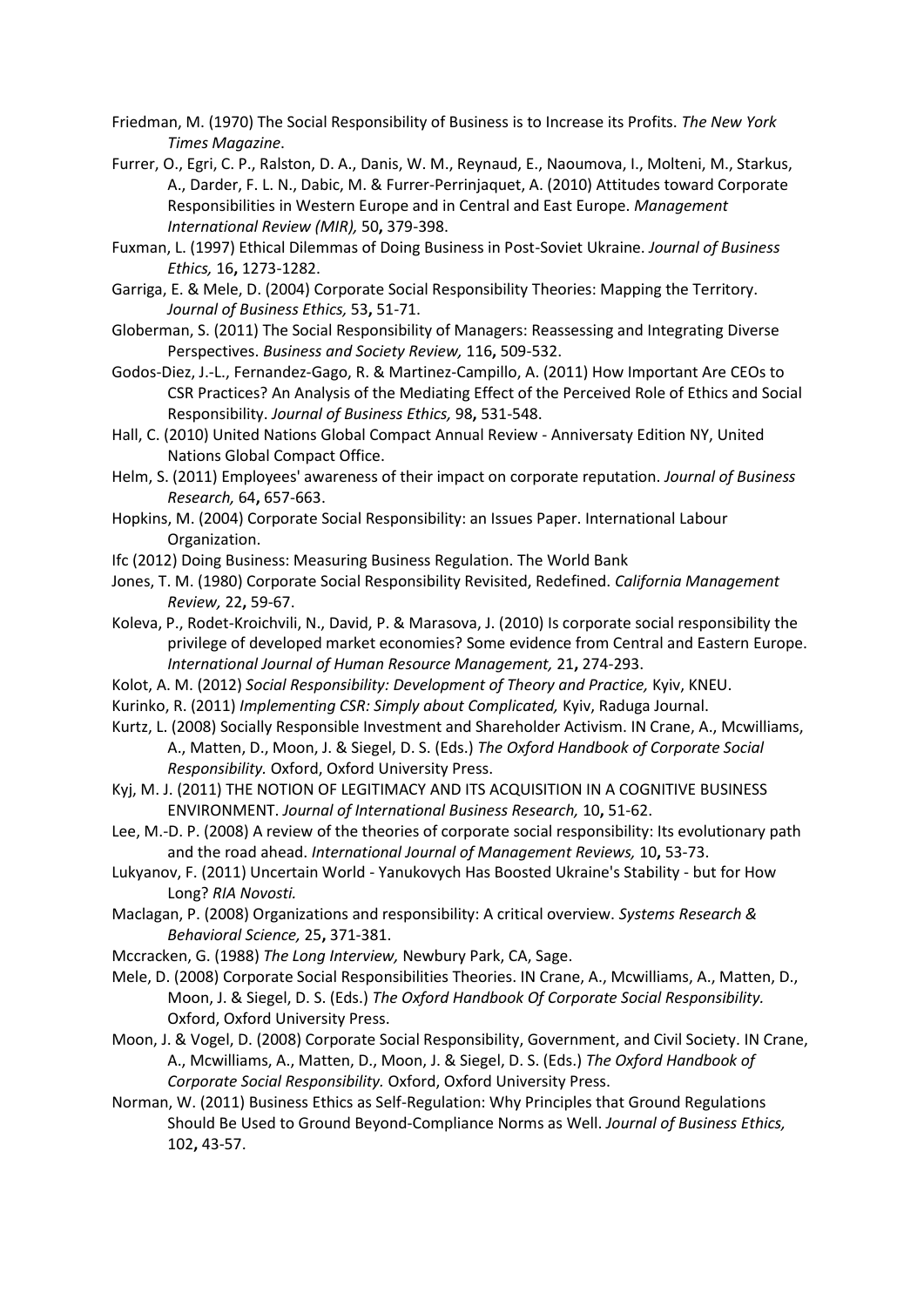- Oberseder, M., Schlegelmilch, B. & Gruber, V. (2011) 'Why Don't Consumers Care About CSR?': A Qualitative Study Exploring the Role of CSR in Consumption Decisions. *Journal of Business Ethics,* 104**,** 449-460.
- Porter, M. E. & Kramer, M. R. (2002) The Competitive Advantage of Corporate Philanthropy. *Harvard Business Review,* 80**,** 56-69.
- Porter, M. E. & Kramer, M. R. (2006) Strategy & Society: The Link Between Competitive Advantage and Corporate Social Responsibility. *Harvard Business Review,* 84**,** 78-92.
- Post, J. E. (1978) *Corporate Behaviour and Social Change,* Reston, Va, Reston.
- Prado-Lorenzo, J.-M., Gallego-Alvarez, I. & Garcia-Sanchez, I. M. (2009) Stakeholder engagement and corporate social responsibility reporting: the ownership structure effect. *Corporate Social Responsibility & Environmental Management,* 16**,** 94-107.
- Preston, L. E. (1975) Corporation and Society: The Search for a Paradigm. *Journal of Economic Literature,* 13**,** 434.
- Preston, L. E. & Post, J. E. (1985) *Private Management and Public Policy: The Pronciple of Public Responsibility* Englewood Cliffs, NJ, Prentice Hall.
- Quazi, A. M. & O'brien, D. (2000) An Empirical Test of a Cross-national Model of Corporate Social Responsibility. *Journal of Business Ethics,* 25**,** 33-51.
- Reich, R. B. (2008) The Case Against Corporate Social Responsibility. Berkeley, CA, University of California, Berkeley Goldman School of Public Policy.
- Robertson, D. (2009) Corporate Social Responsibility and Different Stages of Economic Development: Singapore, Turkey, and Ethiopia. *Journal of Business Ethics,* 88**,** 617-633.
- Saunders, M., Lewis, P. & Thornhill, A. (2007) *Research Methods for Business Students,* Harlow, Pearson Education Limited.
- Skouloudis, A., Evangelinos, K., Nikolaou, I. & Filho, W. L. (2011) An overview of corporate social responsibility in Greece: perceptions, developments and barriers to overcome. *Business Ethics: A European Review,* 20**,** 205-226.
- Smith, N. C. (2008) Consumers as Drivers of Corporate Social Responsibility. IN Crane, A., Mcwilliams, A., Matten, D., Moon, J. & Siegel, D. S. (Eds.) *The Oxford Handbook of Corporate Social Responsibility.* Oxford, Oxford University Press.
- Smith, T. W. (1999) Aristotle on the conditions for and limits of the common good. *American Political Science Review,* 93**,** 625.
- Steurer, R. & Konrad, A. (2009) Business-society relations in Central-Eastern and Western Europe: How those who lead in sustainability reporting bridge the gap in corporate (social) responsibility. *Scandinavian Journal of Management,* 25**,** 23-36.
- Suchman, M. C. (1995) Managing Legitimacy: Strategic and Institutional Approaches. *Academy of Management Review,* 20**,** 571-610.
- Un (2012) World Economic Situation and Prospects. New York, UN DESA.
- Van Oosterhout, J. H. & Heugens, P. P. M. A. R. (2008) Much Ado About Nothing. IN Crane, A., Mcwilliams, A., Matten, D., Moon, J. & Siegel, D. S. (Eds.) *The Oxford Handbook of Corporate Social Responsibility.* Oxford, Oxford University Press.
- Velasquez, M. (1988) *Business Ethics Concepts and Cases,* Englewood Cliffs, , Prentice-Hall.
- Verma, S. (2011) Why Indian Companies Indulge in CSR? *Journal of Management & Public Policy,* 2**,** 52-69.
- Vidaver-Cohen, D. & Altman, B. W. (2000) Corporate citizenship in the new millennium: Foundation for an architecture of excellence. *Business & Society Review (00453609),* 105**,** 145.
- Vorobey, V. (2005) In Search of National Identity. IN Habisch, A., Wegner, M., Schmidpeter, R. & Jonker, J. (Eds.) *Corporate Social Responsibility Across Europe.* New York, NY, Springer-Verlang New-York Inc.
- Vorobey, V. & Zhurovska, I. (2010) Non-Financial Reporting as a Tool for Socially Responsibile Business. Kyiv, United Nations Global Compact in Ukraine.